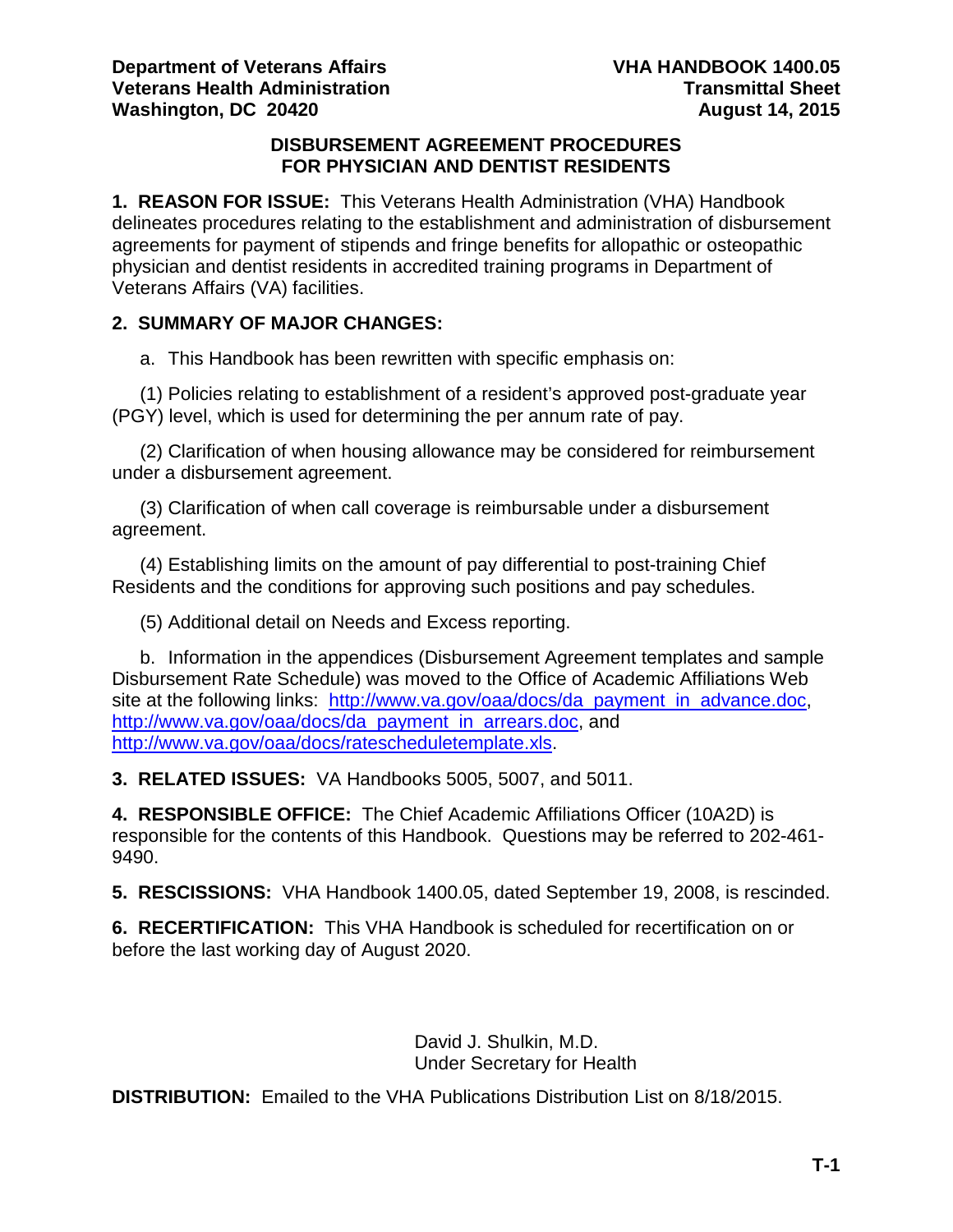# **CONTENTS**

### **DISBURSEMENT AGREEMENT PROCEDURES FOR PHYSICIAN AND DENTIST RESIDENTS**

| <b>PAGE</b><br><b>PARAGRAPH</b>                                   |  |
|-------------------------------------------------------------------|--|
|                                                                   |  |
|                                                                   |  |
|                                                                   |  |
|                                                                   |  |
|                                                                   |  |
|                                                                   |  |
|                                                                   |  |
| 8. PROCESS FOR THE ESTABLISHMENT OF NEW DISBURSEMENT              |  |
| 9. ESTABLISHMENT OF STIPEND AND FRINGE BENEFIT RATES WITH         |  |
| 10. ACTIVITIES ELIGIBLE FOR VA REIMBURSEMENT UNDER A DISBURSEMENT |  |
| 11. VA FACILITY ADMINISTRATION OF DISBURSEMENT AGREEMENTS: 23     |  |
|                                                                   |  |
|                                                                   |  |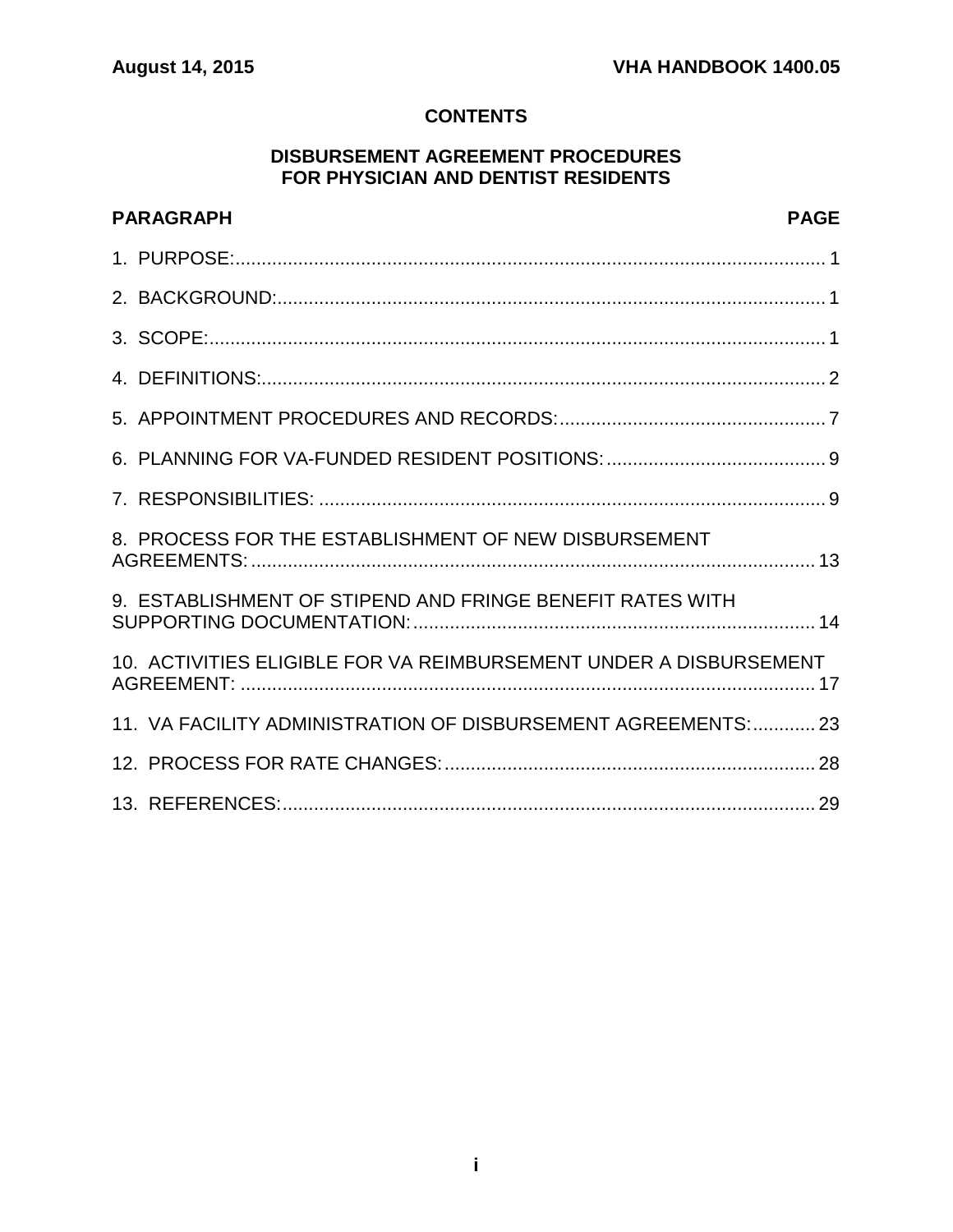#### **DISBURSEMENT AGREEMENT PROCEDURES FOR PHYSICIAN AND DENTIST RESIDENTS**

<span id="page-2-0"></span>**1. PURPOSE:** This Veterans Health Administration (VHA) Handbook delineates procedures relating to the establishment and administration of disbursement agreements for payment of stipends and fringe benefits for allopathic or osteopathic physician and dentist residents in accredited training programs in Department of Veterans Affairs (VA) medical facilities. **AUTHORITY:** 38 U.S.C. 7302 and 7406(c).

# <span id="page-2-1"></span>**2. BACKGROUND:**

a. The Veterans Health Care Expansion Act, Public Law 93-82, passed in 1973, authorized VA to enter into agreements with affiliated academic institutions for the central administration of resident salaries and benefits. The law specifies that VA may only reimburse an affiliate to cover the cost for the period that a resident serves in a VA medical facility. VA does not pay an affiliate's general administrative costs through a disbursement agreement. Since the early 1990s, disbursement agreements have been the predominant and preferred means of paying resident stipends and fringe benefits (see VA Handbook 5007, Part II, Appendix E).

b. A disbursement agreement is a payroll mechanism by which VA allows a "disbursing agent" to centrally administer salary payments and fringe benefits for medical and dental residents assigned to a VA medical facility. The "disbursing agent" may be the sponsoring institution for the residency training programs itself or an entity delegated by the sponsoring institution(s) to handle stipend and benefit disbursements (e.g., a graduate medical education consortium). Disbursement agreements cover residents' training in VA locations whether inpatient or outpatient and provide a mechanism to achieve equity between resident salaries and benefits provided by the affiliated, sponsoring institution(s) and those provided by VA.

# <span id="page-2-2"></span>**3. SCOPE:**

a. Providing care for Veterans, while at the same time educating tomorrow's health care providers, are statutory missions of VA, which has the responsibility to oversee and manage clinical training in VA medical facilities (see Title 38 United States Code (U.S.C.) 7302). VA strongly promotes a policy of cooperation and professional interaction with the nation's academic community, which is based on the premise that the best health care is provided in an environment of learning and inquiry.

b. Every year, VA funds approximately 10,300 physician and 360 dental resident positions. The general philosophy underlying this policy is that VA expects to fund only the stipends and benefits of residents assigned to VA. Except for VA-approved Advanced Fellowships and Chief Residencies, all residency training programs must be accredited by a nationally recognized accrediting body. Only positions funded using trainee stipend funds from the Office of Academic Affiliations (OAA) may be supported at the facility level; individual VA medical facilities and Veterans Integrated Service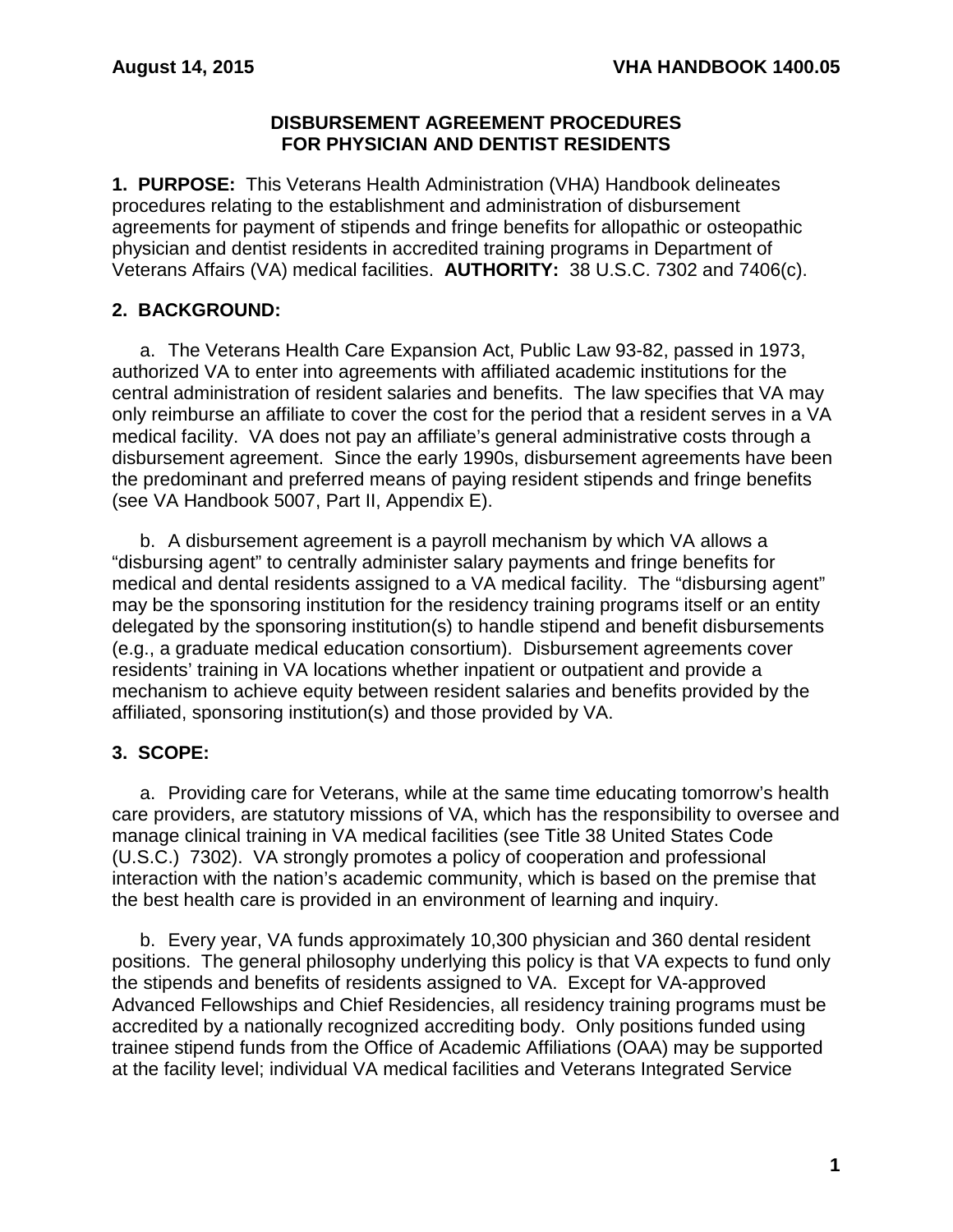Networks (VISNs) may neither fund resident positions using station medical care funds, nor fund resident positions through a contract mechanism with affiliates.

### <span id="page-3-0"></span>**4. DEFINITIONS:**

a. **Accreditation.** Accreditation is a status of public recognition that an accrediting agency grants to an educational institution or program that meets the agency's established standards and requirements. Accreditation represents a professional opinion about the quality of an educational program. VA will accept trainees only when the sponsoring institution and the educational program are accredited.

(1) **Accrediting Agencies for Physician Education.** The accrediting agencies for physician education recognized by VA for undergraduate medical education are the Liaison Committee on Medical Education (LCME) for allopathic medical schools and the American Osteopathic Association (AOA) Commission on Osteopathic College Accreditation (COCA) for osteopathic medical schools.Medical postgraduate training is accredited by the Accreditation Council for Graduate Medical Education (ACGME). The AOA, through its Program and Trainee Review Committee (PTRC) and the Council of Postdoctoral Training (COPT), approves osteopathic postdoctoral training programs.

(2) **Accrediting Agency for Dental Education.** The accrediting agency for dental education is the Commission on Dental Accreditation (CODA), which is the national accreditation entity for undergraduate and graduate dental education.

b. **Affiliation.** An affiliation is the relationship between VA and an educational institution or other health care facility for the purposes of education, research, and enhanced patient care. VA and the affiliated training program sponsors have a shared responsibility for the educational enterprise.

c. **Affiliation Agreement.** An affiliation agreement is the required document that enables an affiliation relationship with a sponsoring institution, which ensures compliance with accrediting body institutional requirements. *NOTE: Standard templates for affiliation agreements, approved by VA Office of General Counsel (OGC), may be found at [http://www.va.gov/oaa/agreements.asp.](http://www.va.gov/oaa/agreements.asp)* 

d. **Disbursement Agreement.** A disbursement agreement is a payroll mechanism by which VA allows a "disbursing agent" to centrally administer salary payments and fringe benefits for physician and dental residents assigned to a VA medical facility.

e. **Disbursing Agent.** The disbursing agent is the entity that pays the residents' stipends and fringe benefits as an agent of VA. VA reimburses the disbursing agent for resident stipends and benefits under a disbursement agreement for educational activities performed by residents assigned to VA. *NOTE: In many instances, the "sponsoring institution" and the "disbursing agent" are the same entity. However, there are exceptions to this general rule. For example, a medical school may be the sponsor of the GME programs, but the major teaching hospital of the medical school is the disbursing agent.*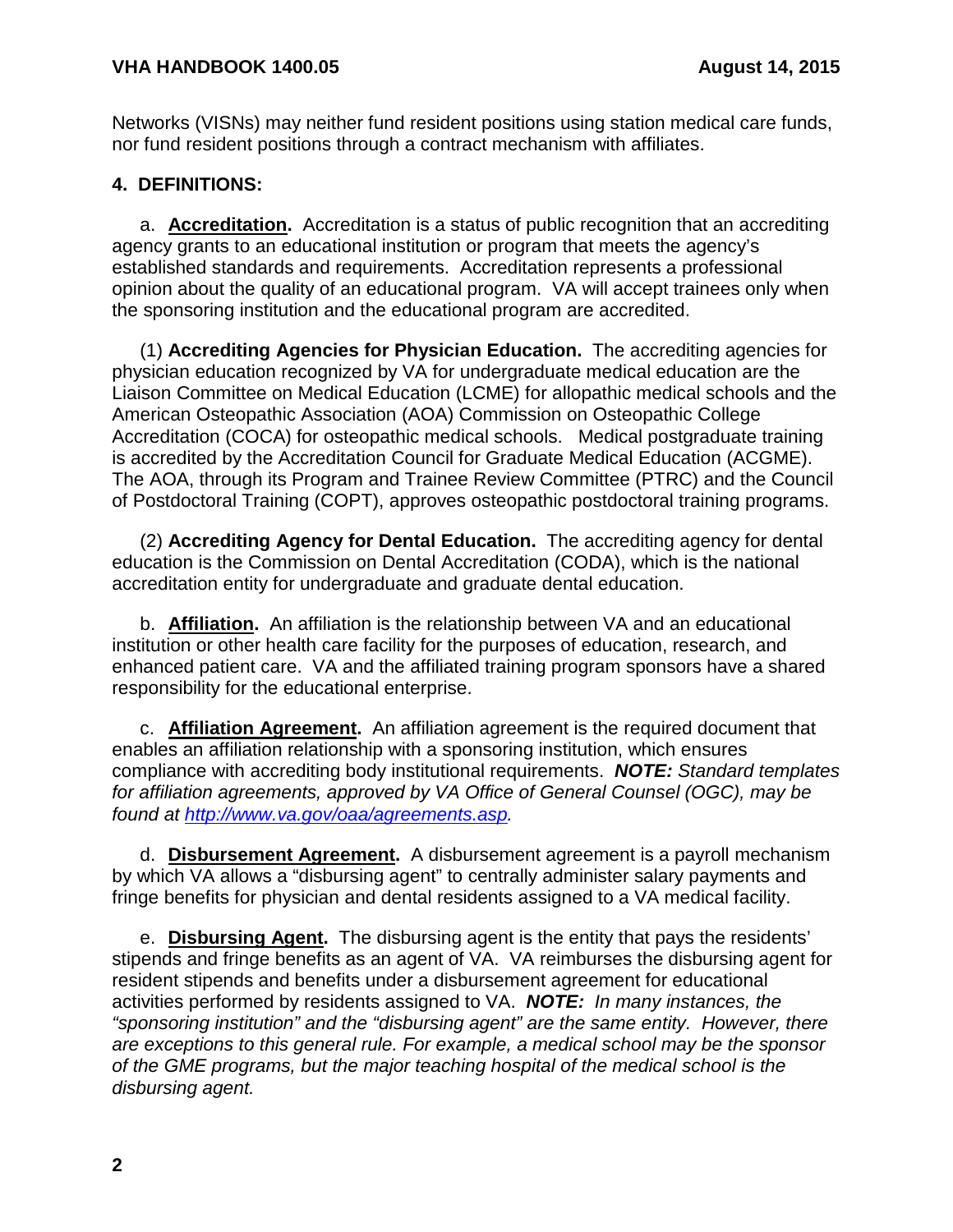f. **Associate Chief of Staff for Education.** The Associate Chief of Staff (ACOS) for Education is the designated facility education leader with expertise in health professions education, especially graduate medical education (GME). *NOTE: ACOS for Education is the preferred organizational title for individuals assigned the responsibilities Designated Education Officer (DEO) role (see paragraph 4j).*

g. **Facility Chief of Staff.** The facility Chief of Staff is the local management official responsible for establishing, maintaining and evaluating the quality of clinical training programs at a VA medical facility. The ACOS for Education (or similar education leader) assists the Chief of Staff in fulfilling these requirements.

h. **Chief Resident.** The Chief Resident is an individual who is considered senior in the training program and who may or may not be a licensed independent practitioner. Chief Residents are designated by the Residency Program Director and may assume advanced administrative responsibilities necessary for the operation of the residency program. Chief Residents fall into one of two categories:

(1) **Chief Resident – In Training.** A Chief Resident – In Training is a Chief Resident who is currently enrolled in an accredited residency program, but who has not completed the full academic program leading to board eligibility. These Chief Residents are not independent practitioners and cannot be privileged to work in the discipline for which they are being trained. *NOTE: This model is common in surgery programs.*

(2) **Chief Resident – Post Training.** A Chief Resident – Post Training is a Chief Resident who has completed an accredited residency program, but is engaged in an additional, non-accredited year of training and responsibility. These Chief Residents have completed their primary training for board eligibility or are board certified and may be privileged in the discipline of their completed specialty-training program. These Chief Residents are frequently licensed independent practitioners. *NOTE: This model is common in internal medicine programs.*

i. **Continuity Clinics.** Continuity clinics provide comprehensive patient care, including health maintenance and chronic disease management, by way of a patient's long-term relationship with a particular practitioner or practice group. Participation in continuity clinics is a required educational experience for physician residents in some programs.

j. **Designated Education Officer.** The Designated Education Officer (DEO) is the single, designated VA employee who has oversight responsibility for all health professions training at a VA medical facility. *NOTE: The DEO describes a functional assignment and not an organizational title. Each VA medical facility with residency programs must appoint a DEO to coordinate local health professions education activities, including GME.* 

(1) Together with the VA Chief of Staff, the DEO has responsibility for the management of all clinical training program affiliations. The preferred organizational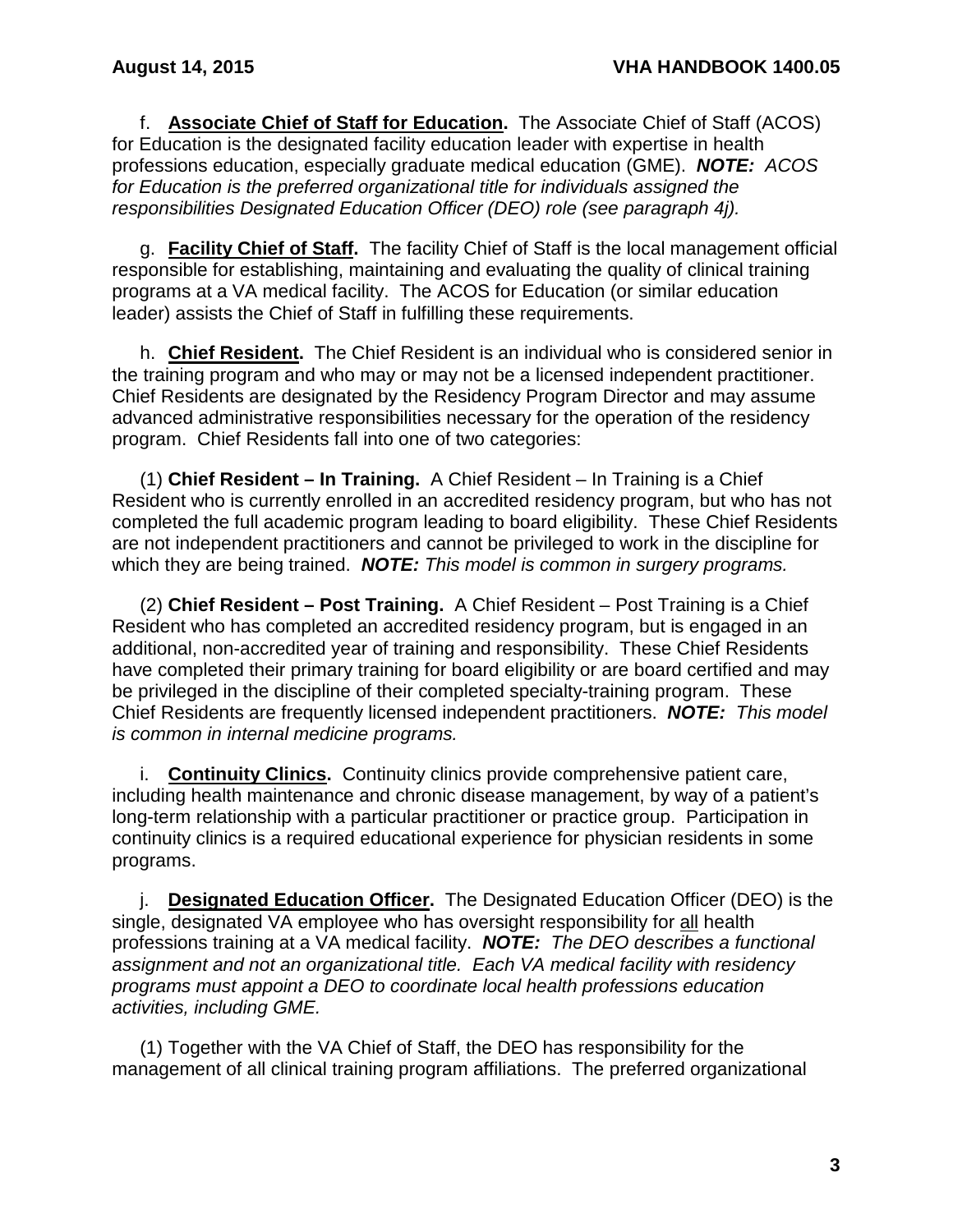title for this education leader is ACOS for Education, but other titles such as Director of Education or Chief Education Service Line, may be used.

(2) All VA medical facilities that either sponsor or participate in accredited graduate training programs in medicine (allopathic or osteopathic) or dentistry must have a single, appropriately qualified VA employee who is identified as having overall oversight of trainee education, i.e., the DEO.

(3) The DEO is an education leader (often titled as ACOS for Education) who serves in a capacity at VA similar to that of the Designated Institutional Official (DIO) at the sponsoring institution. The DIO has the authority and responsibility for the administration and oversight of all accredited training programs at the sponsoring institution, and for ensuring compliance with the accrediting body's institutional requirements.

k. **Designated Institutional Official.** The Designated Institutional Official (DIO) is an individual employed by the sponsoring entity who has the authority and responsibility for the oversight and administration of all accredited training programs at the sponsoring institution, and ensures compliance with accrediting body institutional requirements, and for the oversight and administration of trainees in discipline-specific programs. The ACGME requires that each institution sponsoring ACGME-accredited programs have an individual appointed as the DIO who is responsible for ensuring compliance with ACGME institutional requirements. For affiliated institutions with osteopathic training programs, the comparable individual is called the "Director of Medical Education." *NOTE: A VA medical facility that sponsors ACGME-accredited programs independently must have its own DIO, even though the responsibilities and functions overlap with those described for the DEO.*

l. **Didactic Sessions.** Didactic sessions are formal, structured educational meetings for the exchange of medical or dental information. Didactic sessions include lectures, seminars, conferences and "grand rounds," but not clinical assignments. For the purpose of this Handbook, didactic sessions do not include classes taken for credit towards a degree program.

m. **Educational Activities.** For purposes of this Handbook, educational activities include all activities in which trainees participate in order to meet educational goals or curriculum requirements. These activities may include:

(1) Inpatient and outpatient clinical duties, including continuity clinics, extended care, home health and telehealth experiences;

- (2) Didactic sessions;
- (3) Research;
- (4) Literature searches;
- (5) Assigned independent study;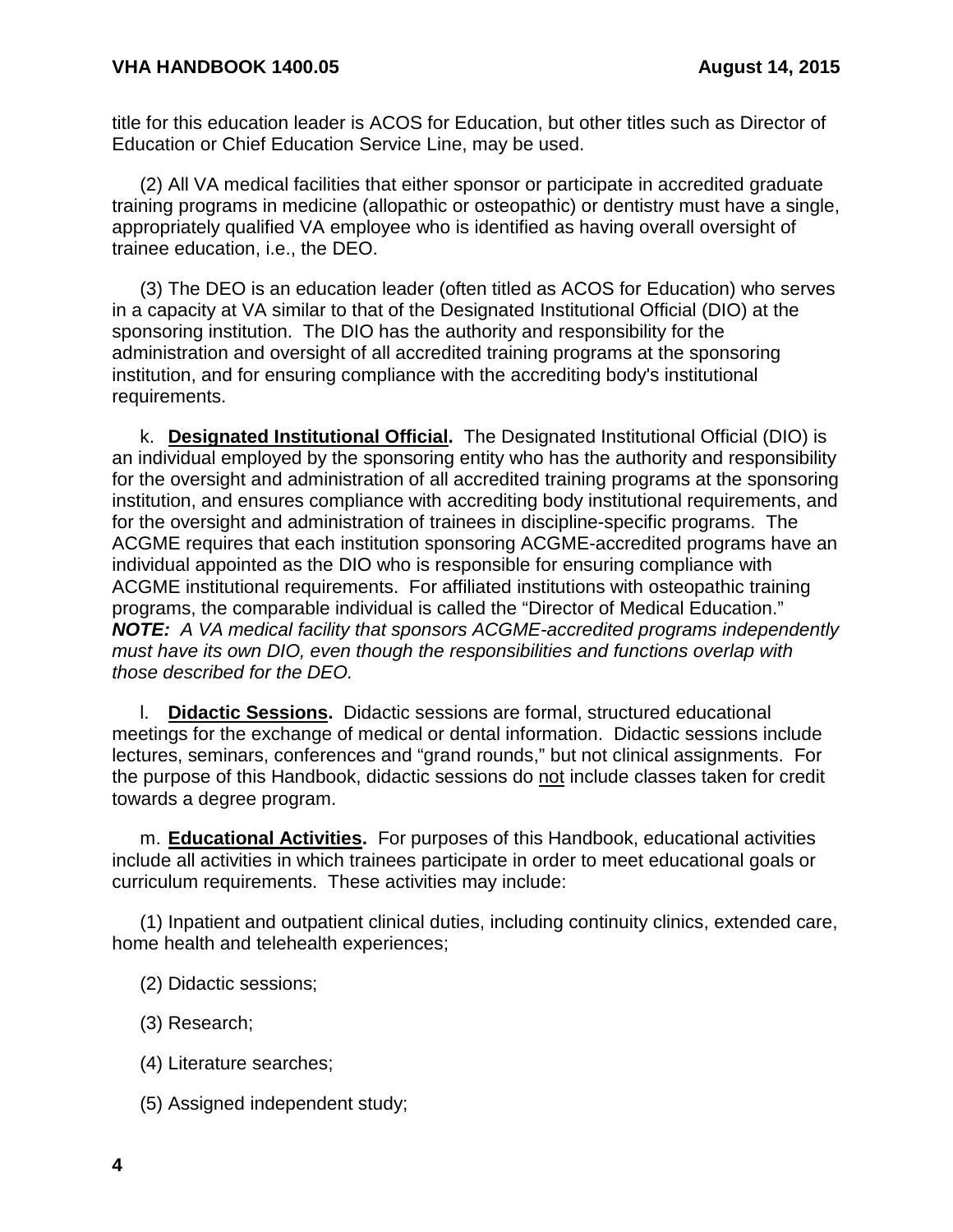(6) Attendance at committee meetings (e.g., quality improvement or pharmacy committees);

(7) Participation in root cause analysis teams;

(8) Scholarly activities undertaken as part of an accredited training program; and

(9) Approved educational details.

n. **Educational Detail.** An educational detail is an authorized training experience at a non-VA, non-sponsoring institution or participating site, including experience at a VA or other Federal site different from the VA medical facility where the majority of the resident's training occurs.

o. **Needs and Excess Report.** A needs and excess report is a quarterly report to the Office of Academic Affiliations by which field facilities report a need for additional funds or an excess of funds in a trainee program.

p. **Participating Institution.** A participating institution is any site to which a resident may rotate for educational experiences. Assignments to participating institutions, including both required and elective rotations, require advance approval by the relevant accrediting body. Generally, designation as a "major" participating site in a 2-year program means that all residents must spend at least 4 months in a single required rotation or a combination of required rotations across both years of the program. In programs of 3 years or longer, all residents must spend at least 6 months in a single required rotation or a combination of required rotations across all years of the program. The term "major participating site" does not apply to sites providing required rotations in one year programs. *NOTE: The accrediting body may grant exceptions to this formula.*

q. **Educational Program Letter of Agreement or Memorandum of Understanding.** An educational Program Letter of Agreement (PLA) or Memorandum of Understanding (MOU) is a required document drafted jointly by VA and a specific educational program, or healthcare facility that provides a trainee with an educational experience.

(1) An educational PLA is required in addition to an Affiliation Agreement and may not substitute for an affiliation agreement. These documents need to conform to the standards of the appropriate accrediting body. They must:

(a) Identify the faculty who will ensure teaching, supervision, and evaluation of trainee performance including duty hours;

(b) Outline trainee educational objectives;

(c) Specify periods of trainee assignment; and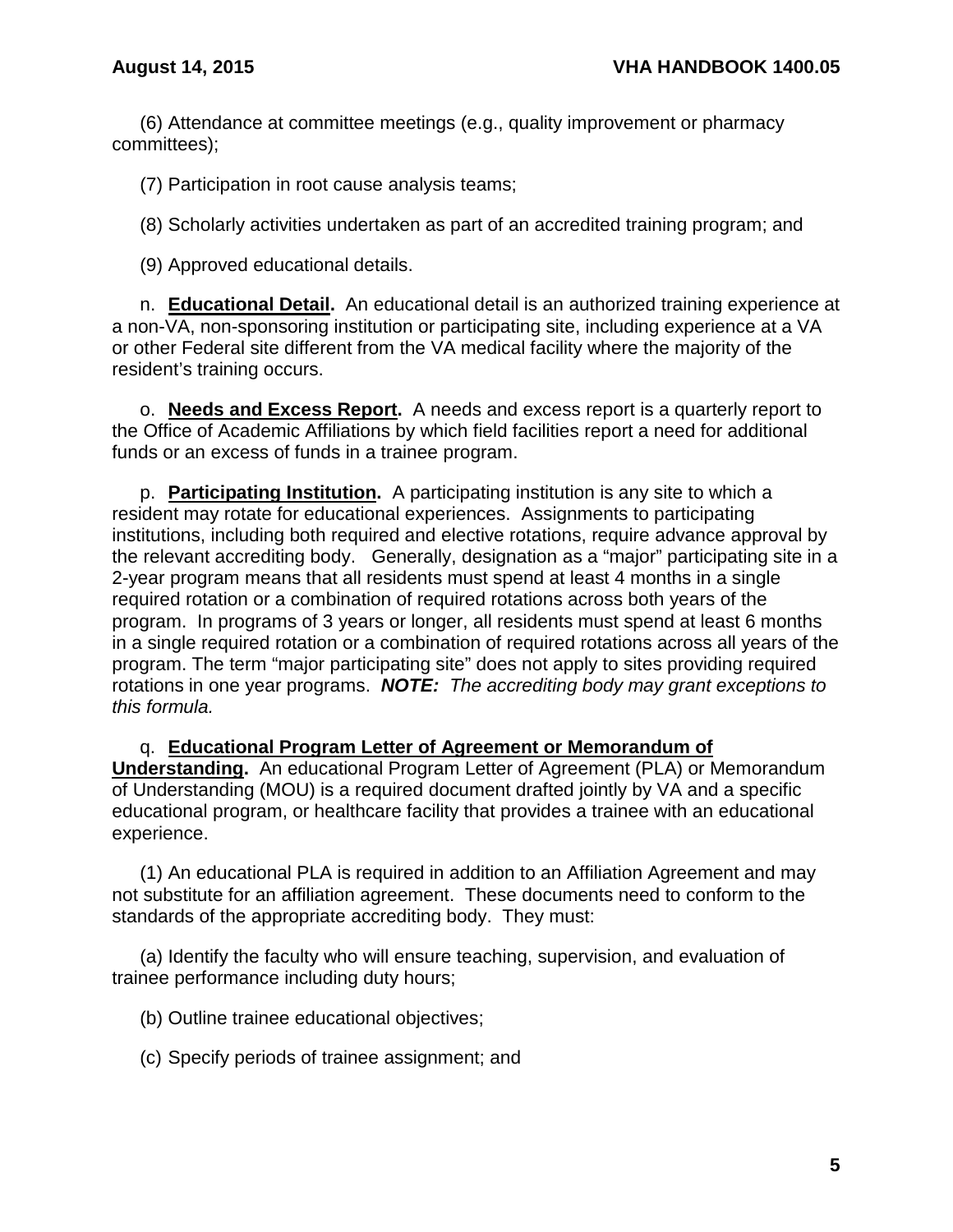(d) Establish policies and procedures for maintaining trainee education during the assignment.

(2) Neither the Office of Academic Affiliation (OAA) nor the Office of General Counsel needs to approve an educational PLA; however, there must be an affiliation agreement between the parties in place before an educational program letter of agreement (PLA) can be signed.

(3) PLAs cannot conflict with the affiliation agreement, address issues already covered in the agreement, or address other legal issues, such as liability.

(4) PLAs may not cover financial arrangements or payments between the parties or to trainees such as those covered in a disbursement agreement.

r. **Residency or Training Program Director.** The residency or training program director (hereafter referred to as the "Program Director") reports to the sponsoring institution on matters of program accreditation. This individual is responsible for the maintenance, evaluation, and improvement of a particular education and training program across all affiliated sites and may or may not be based at the VA facility. *NOTE: If based at VA, the Program Director will typically also perform the role of VA Program Site Director (see paragraph 4w), as well as serving as Program Director for the sponsoring institution.*

s. **Residents.** Residents are physician and dentist trainees engaged in postgraduate specialty or subspecialty training programs.

(1) The term "resident" includes individuals in their first post-graduate year (PGY-1) of training, often referred to as "interns," and individuals in subspecialty graduate medical education programs, generally referred to as "fellows" (often PGYs 4 and above, depending upon the specialty).

(2) "Resident" also refers to individuals designated as "house staff." Individuals in non-accredited programs, including VA Advanced Fellows, are not considered residents for the purpose of this policy.

t. **Resident Position.** A resident position is a VA-funded resident training position that corresponds to an annual "full" assignment for specialty or subspecialty, programspecific VA educational activities. A single resident position may be filled by multiple residents. A resident position may also be considered as a "split" assignment, which is tracked according to the percent of VA-assigned educational activities. A "position" is not defined by a certain number of hours.

u. **Scholarly Activities.** Scholarly activities include educational experiences that may involve any of the following or similar types of experiences:

(1) Active participation in clinical discussions, rounds, and conferences in a manner that promotes a spirit of inquiry and scholarship;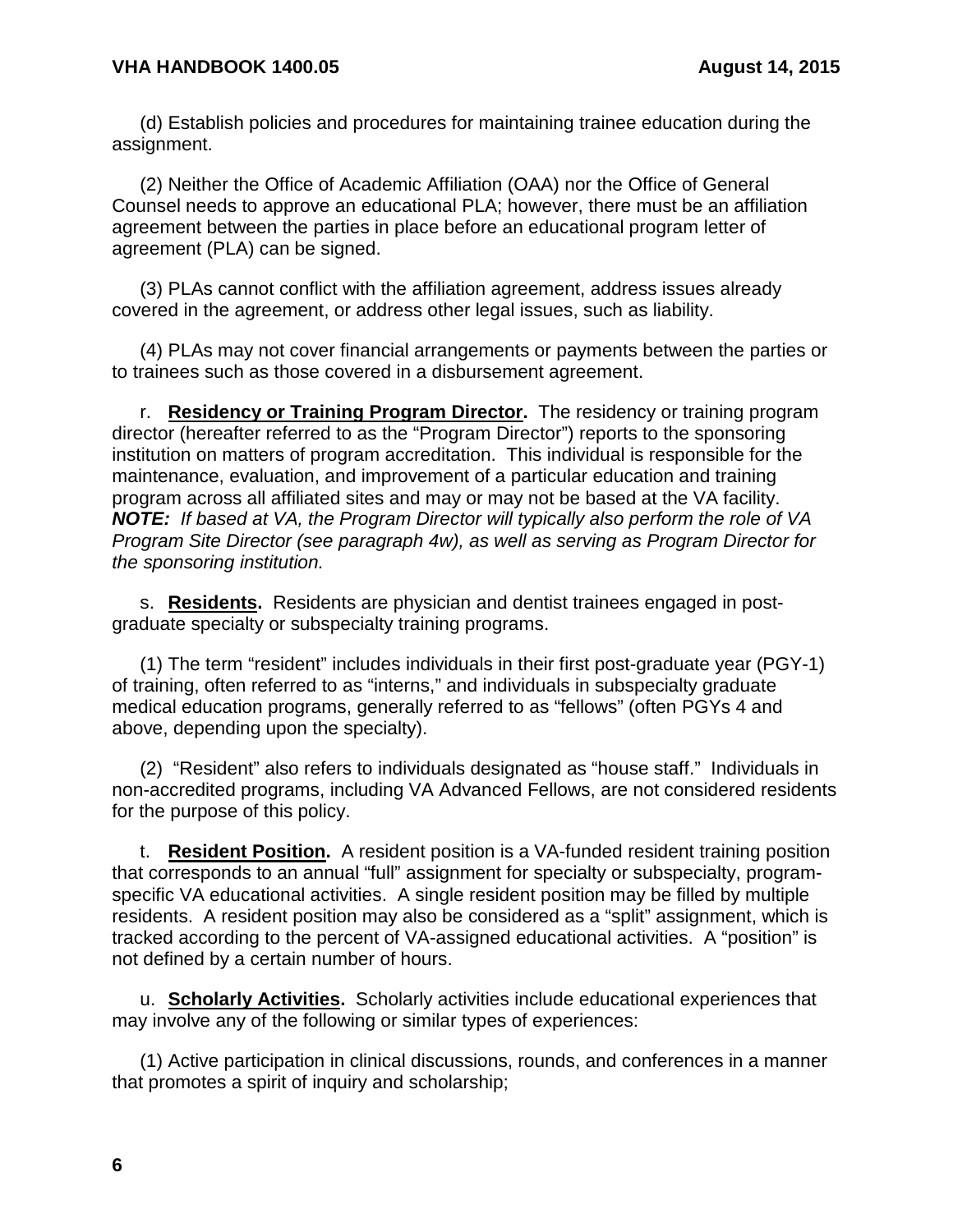(2) Active participation in journal clubs, research conferences, regional or national professional and scientific societies, particularly through presentations at the organizations' meetings and publications in their journals;

(3) Participation in research, primarily, but not necessarily, in projects that are funded by a competitive peer review process or result in publications or presentations at regional and national scientific meetings; and

(4) Offerings that provide guidance and technical support, e.g., research design, statistical analysis, for residents involved in research. *NOTE: This definition is modified from the ACGME. Additional or more specific scholarly activities may be delineated in program requirements set by other accrediting or certifying bodies.*

v. **Sponsoring Institution.** A sponsoring institution is an organization or entity that assumes the legal responsibility for trainees enrolled in VA educational experiences. The sponsoring institution is the entity in whose name affiliated programs are accredited and with whom VA must have an affiliation agreement to permit clinical training at VA.

w. **VA Residency Program Site Director.** The VA Residency Program Site Director is the individual responsible for developing and implementing the specialtyspecific training program at VA, hereafter, referred to as the "VA Site Director." The VA Site Director must ensure that core curricular objectives are met and that educational activities are appropriate and have been completed as assigned. The VA Site Director must be in the same discipline as that of the trainees, must be closely involved in resident training, and must be appointed with the approval of the Program Director.

# <span id="page-8-0"></span>**5. APPOINTMENT PROCEDURES AND RECORDS:**

a. **Appointment.** Medical and dental residents paid through a disbursement agreement must be given a without compensation (WOC) VA appointment (see VA Handbook 5005, Part II, Chapter 3, Section H). Stipends of residents who are paid fulltime by another Federal agency (e.g., Department of Defense or National Institutes of Health) may not be reimbursed by VA under a disbursement agreement, and these residents must be given WOC appointments. Other types of unpaid trainees must also be given a WOC appointment.

b. **Post-Graduate Year.** Post-graduate year (PGY) levels of training are designated for purposes of determining the per annum rate of pay. PGY levels may be used for local determination of graduated levels of responsibility and supervision requirements as described in VHA Handbook 1400.01, Resident Supervision. The PGY-level of training to which each appointed resident will be assigned will be determined by a review of the following considerations:

(1) The number of years of specialty board training required for board certification in a given specialty training program.

(2) The number of applicable years already completed by the resident in the particular specialty training program.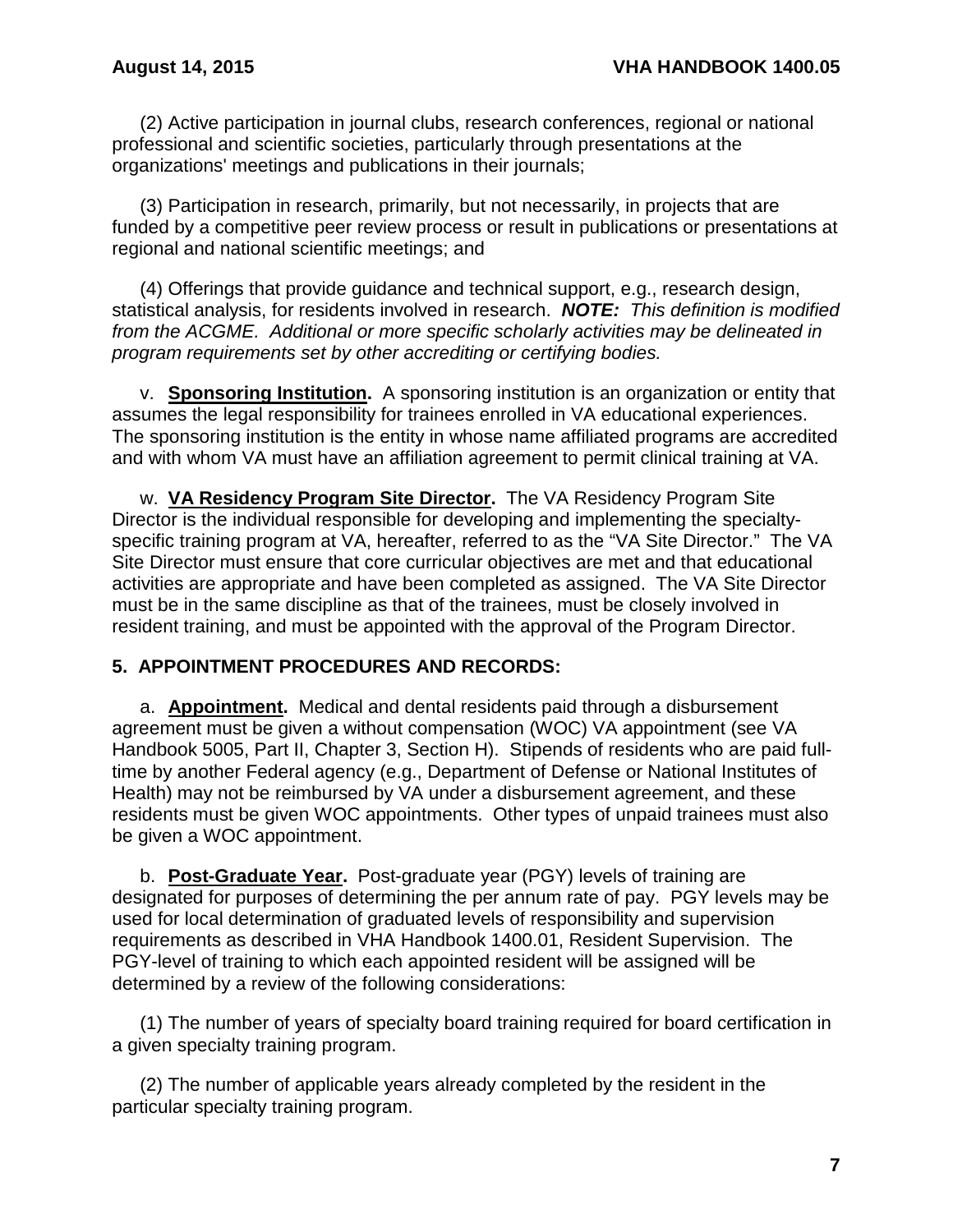(3) The number of training years accredited by the appropriate accrediting body.

(4) Training in unrelated specialties does not apply, except as allowed by the specialty in which training is sought. *NOTE: For example, a resident who completed 3 years in an internal medicine residency and is changing to a diagnostic radiology training program would be given 1 year's credit and appointed at a PGY-2 level, since radiology now requires 1 year of general medical clinical training. The other 2 years of internal medicine training would not be counted towards the PGY-level in diagnostic radiology training.*

(5) Training in designated combined programs (e.g., Internal Medicine/Emergency Medicine) will be for the number of years approved by the accrediting body.

(6) In situations where all or part of a physician resident's prior training has been in a program outside the U.S. or its territories, the following conditions apply:

(a) Credit may be given for graduate medical education in Canada to the extent that it meets specific U.S. board requirements. Training must have been completed in programs accredited by the Royal College of Physicians and Surgeons of Canada, or in institutions affiliated with medical schools approved by the LCME. *NOTE: The requirements of various specialty boards differ and it is advisable to check on the specific requirements with the applicable specialty board.*

(b) No credit will be given for training in programs outside the U.S. and its territories or Canada in non-ACGME or non-AOA accredited programs unless the applicant obtains a written statement from the appropriate specialty board indicating how much credit the resident will be granted towards requirements to apply for board certification. Such inquiry will be made in writing by the applicant and not by another official acting on the applicant's behalf. Prior to appointment, a copy of the specialty board's reply will be forwarded to the VA facility for determination of the PGY-level of appointment for that resident. Payroll adjustments based on board letters that grant credit for prior training can be made retroactively only during the first year of VA training. *NOTE: Some boards allow for consideration of increasing an International Medical Graduate's (IMG's) PGY by 1 year based upon prior training in the specialty and only upon application by the Program Director. Such increases are allowed only after a minimum observation period after appointment. Generally, the extra credit is given only at the time of application to take the board certification examination.*

1. In situations where all or part of a physician resident's prior training has been in a program within the U.S. or its territories or Canada that is non-ACGME or non-AOA accredited, the resident may seek a letter from the specialty board to determine how much credit will be granted towards board certification requirements.

2. One year of PGY credit may be granted at the discretion of the local VA facility for service as a Chief Resident, provided the chief residency year was completed following satisfaction of the primary specialty board requirements and in the context of an ACGME or AOA accredited training program.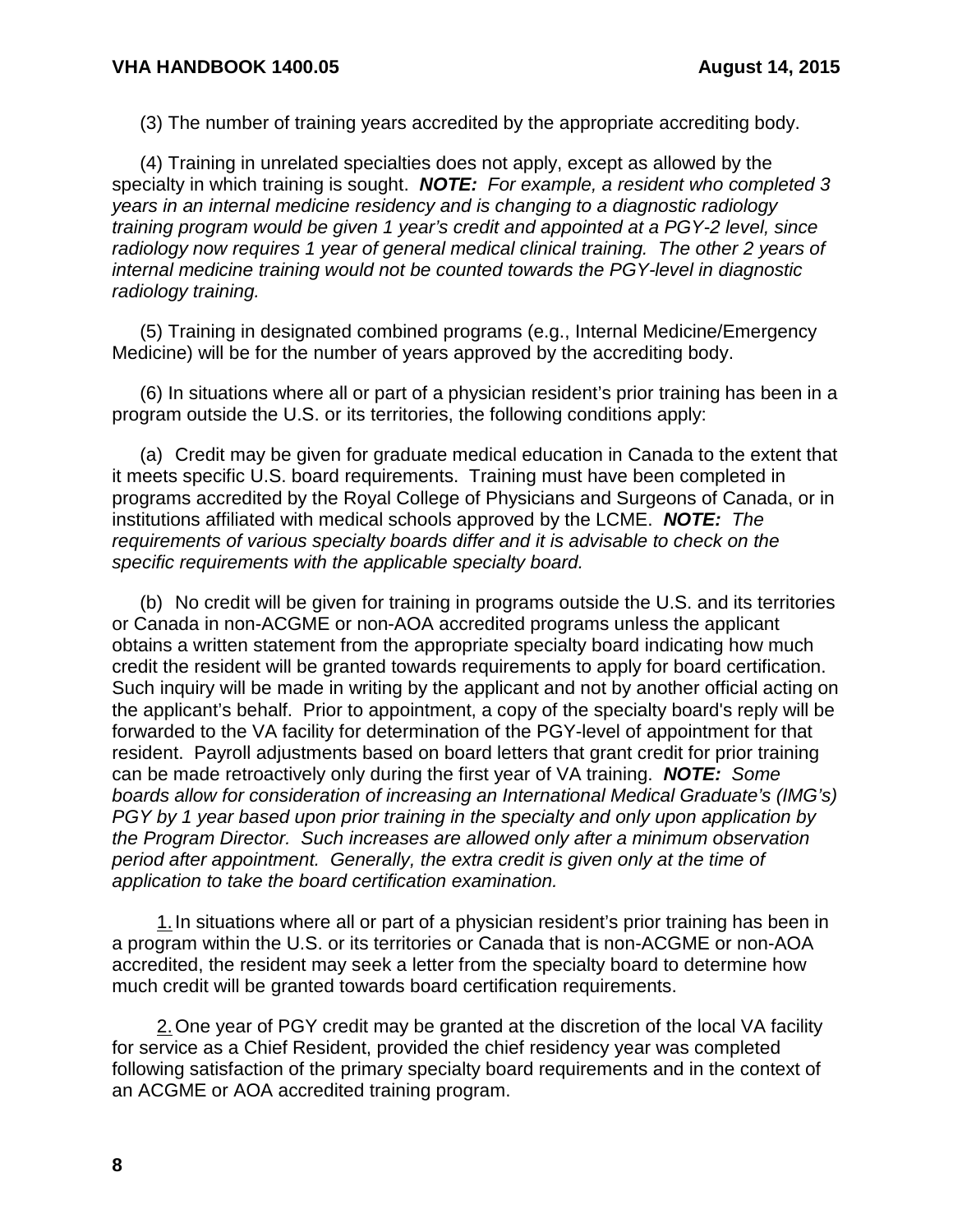(7) Interruptions of training. Leaves of absence will not be counted towards the PGY determination. Residents will be given credit for ACGME, AOA, or CODA accredited training based upon the determination of the U.S. specialty board.

(8) Additional years of non-accredited training (e.g., for research experience if not board required) will NOT be counted towards the PGY determination.

(9) One year of credit may be granted for a Chief Resident, non-accredited year, if that is the practice at the affiliate.

# <span id="page-10-0"></span>**6. PLANNING FOR VA-FUNDED RESIDENT POSITIONS:**

a. **Determination of the Number of Resident Positions.** Prior to the beginning of the allocation cycle (e.g., September or earlier) the VA DEO will conduct an appraisal of educational activities to determine the number and distribution of VA resident positions within the facility's assigned base allocation. The accuracy of this assessment is essential to the proper funding of the GME program. The DEO performs an analysis of VA clinical educational activities and opportunities, the available educational infrastructure (including appropriately-qualified supervising practitioners), and the objectives of each affiliated residency training program. The assessment includes consultation with relevant residency Program Directors at the sponsoring institution, VA Site Directors and VA service or section chiefs. This assessment must be discussed with and have the approval of the DIO at the sponsoring institution and the VA Chief of Staff. Increases or decreases in the base resident position allocation may be requested in accordance with OAA procedures.

b. **Review of VA Educational Activity Assignments.** VA resident assignments must meet all institutional and programmatic accrediting body standards, as determined by the ACGME, AOA or Council on Dental Accreditation (CODA). The Program Director must account for the VA component of the training program and the satisfactory completion of required educational activities by residents assigned to VA. Usage of annual leave (which may be called 'vacation days' by the sponsoring institution) and provision for on-call coverage must be considered when planning for resident assignments within allocated positions. *NOTE: The schedule of assigned activities may vary considerably from program to program and must be consistent with the educational and training objectives and program requirements.*

# <span id="page-10-1"></span>**7. RESPONSIBILITIES:**

a. **Chief Academic Affiliations Officer.** The Chief Academic Affiliations Officer is the VHA official responsible for establishing relevant policy with respect to disbursement agreements, and has the delegated authority to approve new disbursement agreements and annual rate changes. OAA is responsible for the orientation and training of DEOs with respect to the requirements of this Handbook.

b. **Medical Facility Director.** The medical facility Director is responsible for: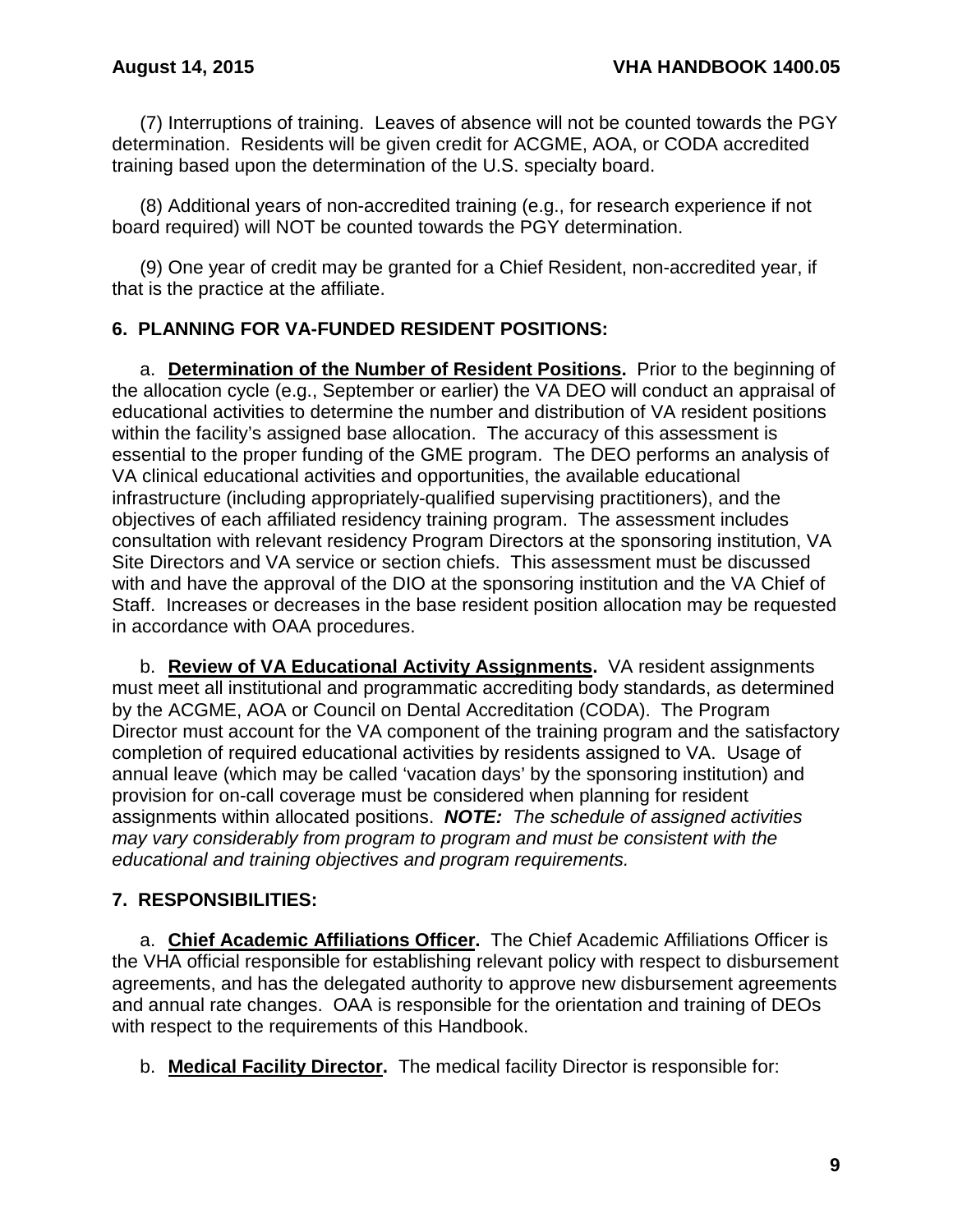(1) Ensuring that local policies and procedures, including assignment of auditing responsibility, are in place to fulfill the requirements of this Handbook; this includes having a local policy defining the procedures for resident activity record keeping that includes assignment of record keeping duties to appropriate staff;

(2) Appointing the facility DEO;

(3) Ensuring that the office conducting the reconciliation of invoices submitted under a disbursement agreement has sufficient resources, including knowledgeable supervision, to accomplish this task; and

(4) Appointing an independent team to conduct periodic audits or facility-level selfassessments of disbursement agreements, who must not be directly involved in the management or routine monitoring of disbursement agreements.

c. **Facility Chief of Staff.** The facility Chief of Staff is responsible for:

(1) Oversight of all VA graduate medical and dental training programs; and

(2) Serving as, or supervising, the DEO.

d. **Designated Education Officer.** The Designated Education Officer (DEO) has general oversight of all trainees, including graduate medical and dental education trainees, at the VA medical facility (or consolidated facilities). DEO oversight responsibilities include:

(1) Serving as the VA point of contact for all issues and trainees, including graduate medical and dental trainees.

(2) Ensuring that affiliation agreements and PLAs or MOUs are in place for all sponsoring institutions.

(3) Ensuring that PLAs or MOUs are in place for all accredited programs.

(4) Exercising oversight of all disbursement agreements, including the following key responsibilities:

(a) Initiating the planning process to determine the number and distribution of resident positions.

(b) Ensuring that all educational and other activities meet the criteria delineated in this Handbook (see paragraph 10).

(c) Establishing local procedures for:

1.Educational activity record keeping;

2. Monitoring resident participation in assigned educational activities; and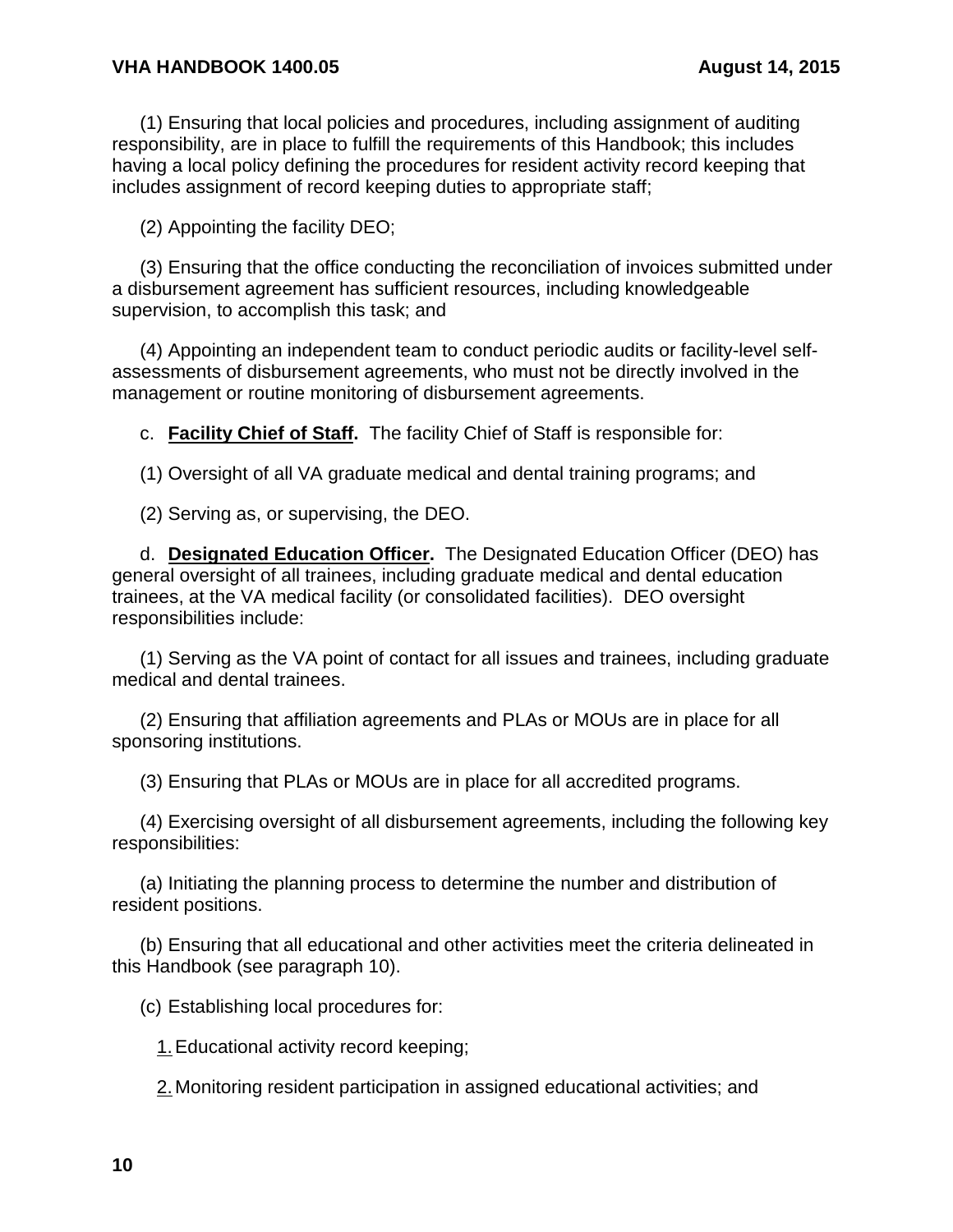3.Reconciliation of VA educational activity records with invoices submitted by the disbursing agent.

(d) Ensuring initial and annual training of VA staff involved in educational activity record keeping for disbursement agreements.

(e) Obtaining annual rate changes from the disbursing agent and communicating these to appropriate parties, including the facility Chief Fiscal Officer (CFO) and Chief of Human Resources (as determined by local practice), and securing approval of the rate changes from the OAA.

(f) Collaborating with the CFO in the administration of disbursement agreements and related fiscal matters.

(5) Approving educational details and other off-site educational activities, as specified in this Handbook. See paragraph 10e.

(6) Ensuring that all residents have appropriate VA appointments through the Human Resources Service. *NOTE: Residents paid through a disbursement agreement must have a WOC appointment.* 

e. **VHA Chief Fiscal Officer.** The VHA CFO is responsible for ensuring that obligations are set up appropriately and for payments to the disbursing agent according to the terms of the disbursement agreement, and for:

(1) Verifying that the Disbursement Rate Schedule in effect is current (updated at least annually) and has been approved by OAA; and

(2) Ensuring that:

(a) Monthly obligations are estimated on VA Form 1358, Estimated Miscellaneous Obligation or Change in Obligation; *NOTE: VA Form 1358 is an online Integrated Funds Distribution, Control Point Activity, Accounting, and Procurement (IFCAP) form.* 

(b) Obligations are recorded at the beginning of the month, based on the assignment schedule provided by the affiliate;

(c) Monthly and quarterly invoices for payment to affiliated medical school or disbursing agent are submitted to the DEO for review and certification;

(d) Funds obligated on VA Form 1358 are adjusted to agree with the reconciled invoices from the disbursing agent on a quarterly or monthly basis;

(e) Only Trainee Medical Services, and Medical Support and Compliance funds allocated from OAA are used to pay residents under a disbursement agreement. Budget object code (BOC) 2587 is used to report the expenditures for house staff disbursement agreements. These funds must not be used for any other purposes;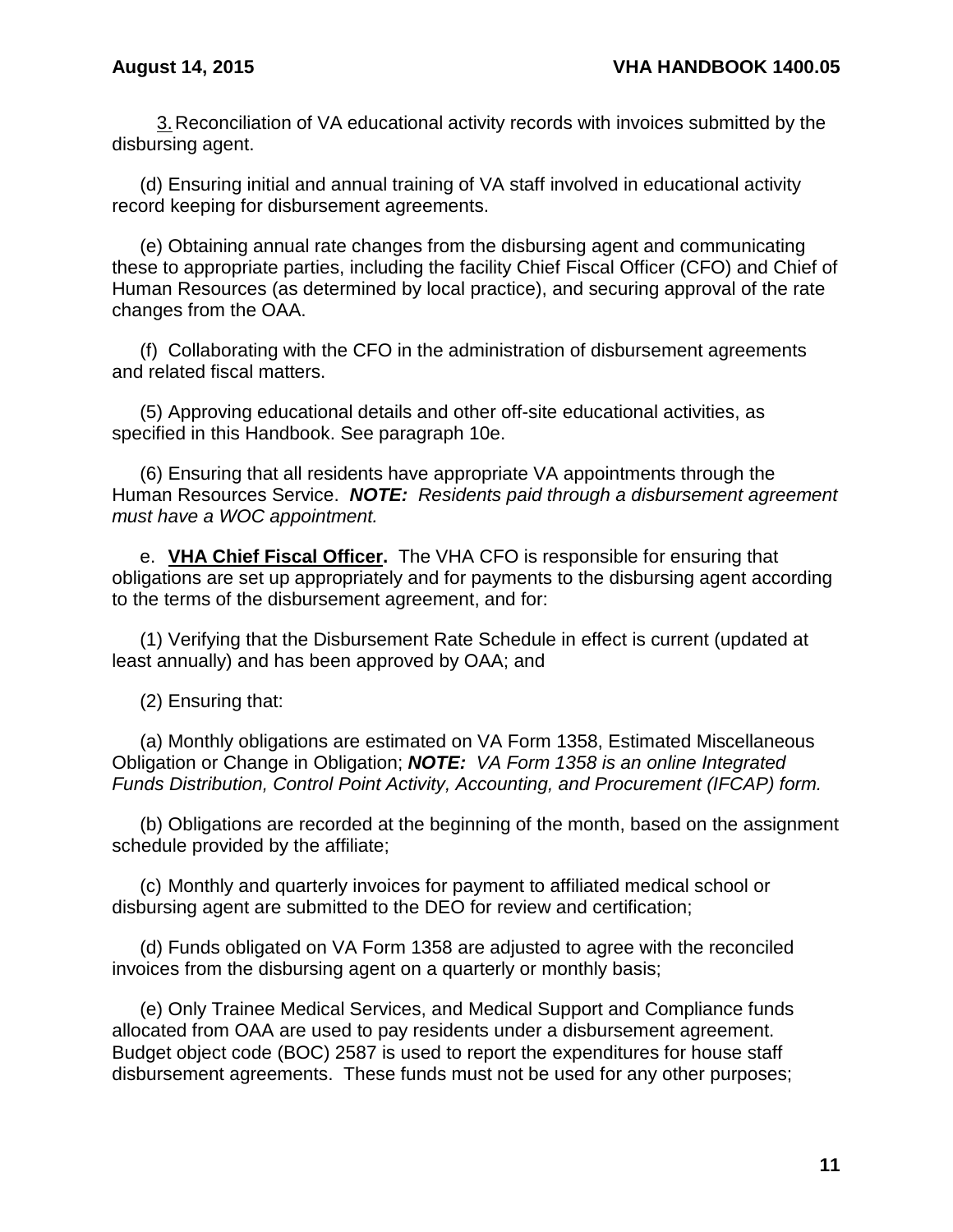#### **VHA HANDBOOK 1400.05 August 14, 2015**

(f) There is prompt processing of payments to the disbursing agent in accordance with the terms of the disbursing agreement;

(g) Invoices for payment are processed only after review and certification by the VA DEO. Payment will be made only for the amount certified; and

(h) Quarterly reports regarding "Needs and Excess" funds for trainee stipends and benefits are required to be submitted by the facility Fiscal Service to OAA. This quarterly report requests from OAA additional funding needed or returns to OAA unused excess funding by using the appropriate Needs and Excess Codes. The report is submitted using the online Needs and Excess database located in the OAA Support Center Web Portal [\(http://vaww.oaa.med.va.gov](http://vaww.oaa.med.va.gov/) ). Submission of Needs and Excess reports must be submitted on a quarterly basis and not deferred until the fourth quarter of the fiscal year. *NOTE: This is an internal VA Web site that is not available to the public.*

f. **Residency Program Director (for the Sponsoring Institution).** The Residency Program Director (for the sponsoring institution) is responsible for:

(1) Ensuring the overall quality of the training program and that the program is in compliance with the policies of the appropriate accrediting and certifying bodies.

(2) Programming operations, scheduling, logistics, educational objectives and curriculum development, evaluation methodologies, and relationships with external accrediting agencies and certifying bodies.

(3) Defining the levels of responsibilities for each year of training by preparing a description of the types of clinical activities residents may perform.

(4) Ensuring that PLAs are in place for participating VA training sites.

(5) Maintaining descriptions of all resident educational activities at all participating educational sites, including, but not necessarily limited to:

(a) Hospital and outpatient clinical activities;

- (b) Continuity clinics;
- (c) Didactic sessions;
- (d) Research and scholarly activities;
- (e) Required clinical activities at non-VA sites; and
- (f) Educational details.

(6) Approving and communicating the residents' schedule of educational activities annually to the VA Site Director and DEO. Monthly schedules by name and PGY-level,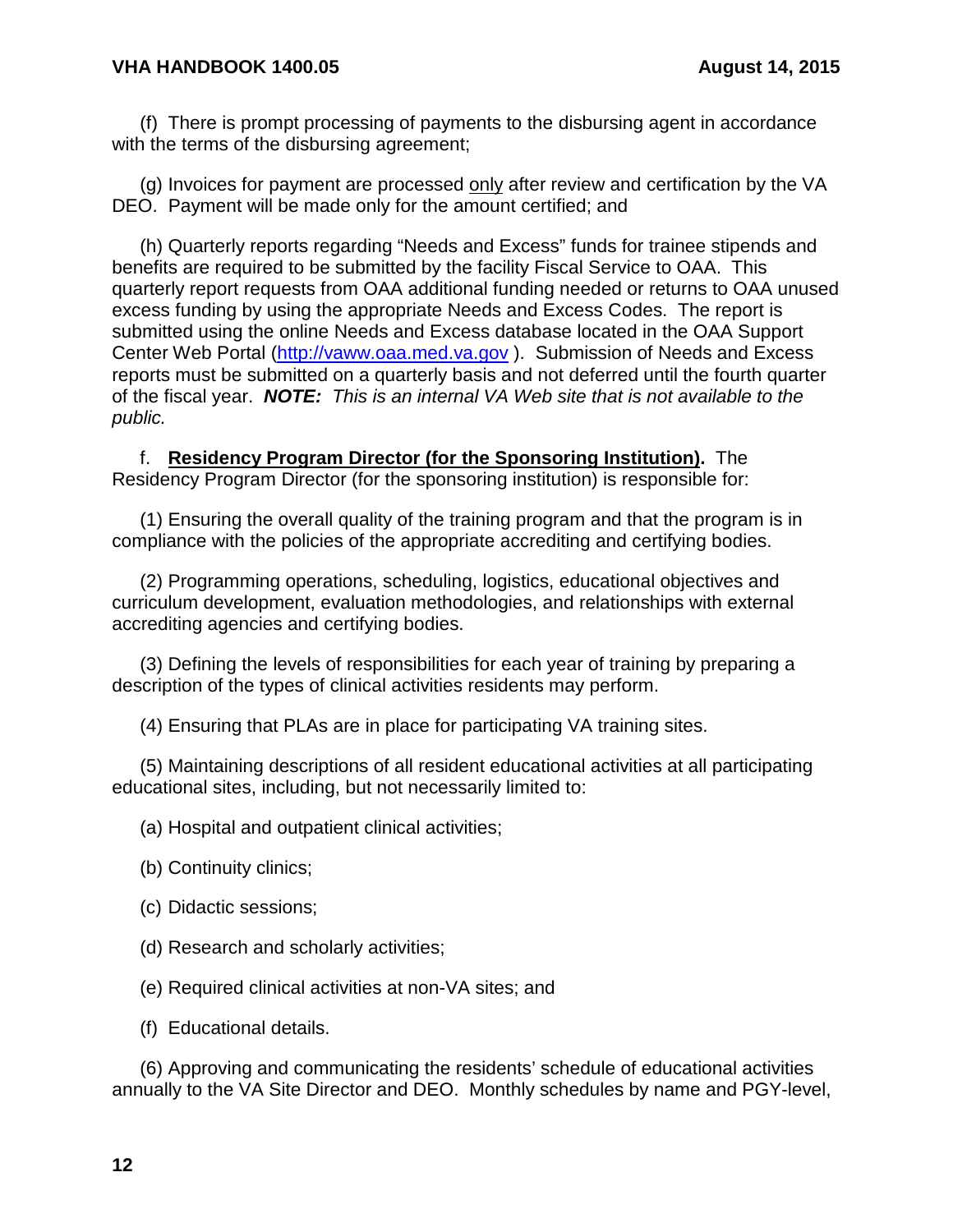as well as any changes or substitutions in these schedules, must be provided to the VA Site Director. Program Directors are also responsible for planning and approving annual leave, sick leave and any other absences.

g. **VA Site Director.** The VA Site Director is responsible for:

(1) Ensuring that trainees are oriented to the training site, including expectations, schedules, relevant policies, and educational activities.

(2) Approving leave (in collaboration with the Program Director) for VA-assigned residents.

(3) Certifying of residents' educational activity records.

(4) Providing certified educational activity records to the DEO.

(5) Communicating regularly with the DEO and the affiliated Program Director regarding changes in resident educational activity schedules.

(6) Conducting, in collaboration with the Program Director, an annual appraisal of educational activities and opportunities related to the VA medical facility's base allocation, and communicating the results to the DEO (see paragraph 11a).

#### <span id="page-14-0"></span>**8. PROCESS FOR THE ESTABLISHMENT OF NEW DISBURSEMENT AGREEMENTS:**

a. At least 6 months prior to the effective date of a proposed disbursement agreement, a letter is submitted by the VA medical facility director to the Chief Academic Affiliations Officer (10A2D) specifying:

(1) Whether payment to the disbursing agent is advance or in arrears;

(2) A draft disbursement agreement;

(3) A draft Disbursement Rate Schedule; and

(4) An approved affiliation agreement with sponsoring agent (if not previously submitted).

*NOTE: Approved standard formats for disbursement agreements and a rate schedule template are available at:* [http://www.va.gov/oaa/docs/da\\_payment\\_in\\_advance.doc,](http://www.va.gov/oaa/docs/da_payment_in_advance.doc) [http://www.va.gov/oaa/docs/da\\_payment\\_in\\_arrears.doc,](http://www.va.gov/oaa/docs/da_payment_in_arrears.doc) and [http://www.va.gov/oaa/docs/ratescheduletemplate.xls.](http://www.va.gov/oaa/docs/ratescheduletemplate.xls) *Any changes to the standard templates may require additional time for approval by OGC.*

b. Estimated stipend and benefit rates are generally the same as those of the sponsoring institution. *NOTE: See VA Handbook 5005, Part II, Chapter 3, Section H, Appointment of Medical and Dental Residents Under 38 U.S.C. 7406, and VA*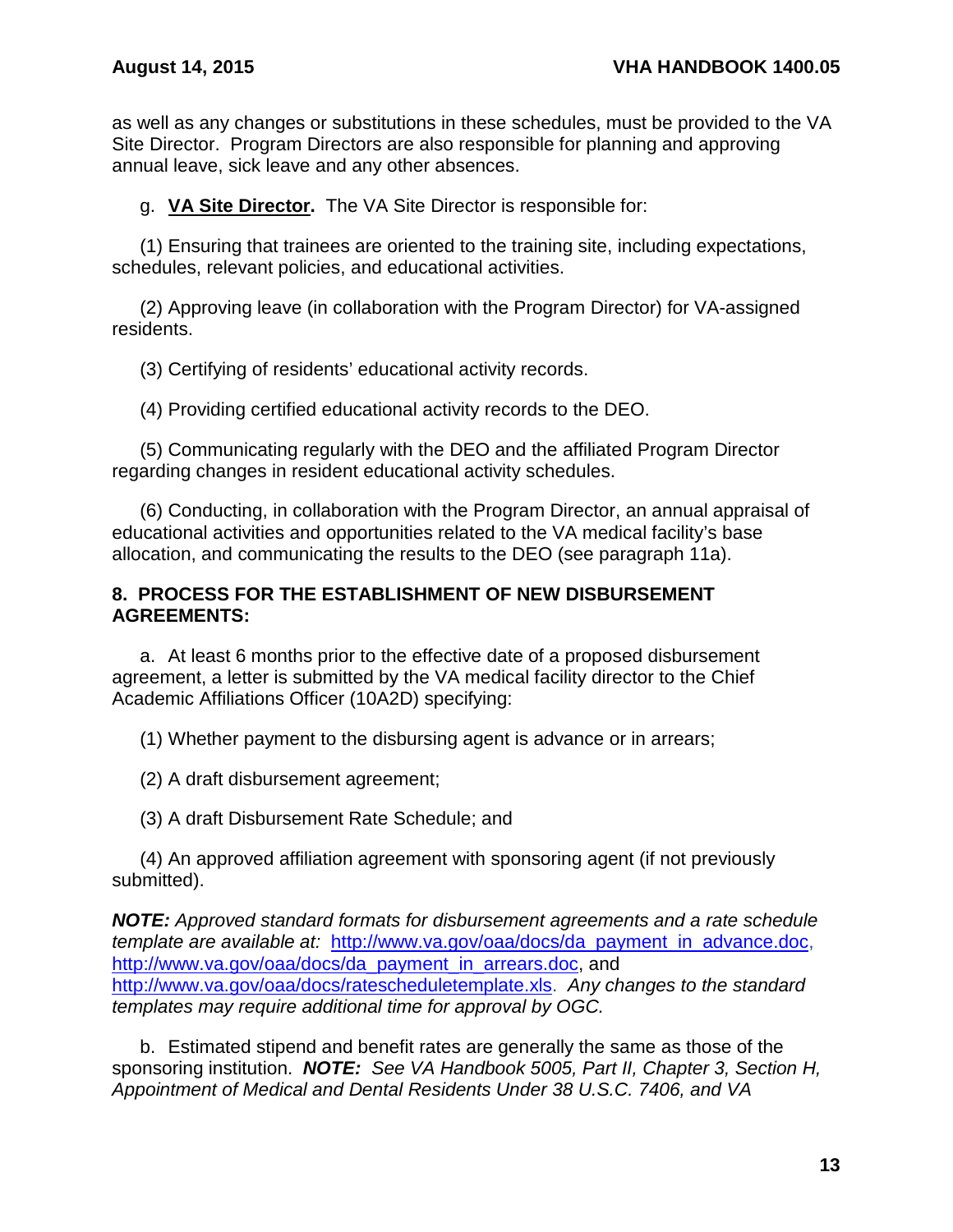*Handbook 5007, Part II, Appendix E, Compensation of Noncareer Residents Serving Under 38 U.S.C. 7405.*

c. After review and concurrence by OAA, and if necessary VA OGC, the draft disbursement agreement is returned to the facility for any stipulated revisions. An original of the revised disbursement agreement, signed by the VA medical facility Director and the DIO (on behalf of the sponsoring institution) must be submitted to OAA for formal approval. In the event that the disbursing agent is not the sponsoring institution itself, a representative of the disbursing agent must also sign the agreement before submission to OAA.

d. Final signed agreements with approved rates are returned to the facility DEO for distribution to the DIO, the sponsoring institution's disbursing agent, the CFO, and any other appropriate staff involved in the disbursement process.

e. The approved rates become effective only after all parties have signed the agreement and the agreement is approved by the Chief Academic Affiliations Officer.

<span id="page-15-0"></span>**9. ESTABLISHMENT OF STIPEND AND FRINGE BENEFIT RATES WITH SUPPORTING DOCUMENTATION:** Complete and accurate cost documentation is essential for all items requested for reimbursement. Facilities need not submit cost documentation to OAA, however, cost documentation must be available upon request to support the proposed rates**.**

a. **Stipends.** Annual resident stipend and benefit rates must correspond to the annual PGY-specific stipends and benefits awarded by the disbursing agent of the sponsoring institution. These rates must be communicated in writing annually by the disbursing agent to the VA medical facility and by the VA medical facility to OAA for review and approval.

b. **Chief Resident Stipends.** If the affiliate has an established stipend rate for Chief Residents or "Chief Resident differential," this special rate must be communicated in writing to the VA medical facility. The Office of Academic Affiliations may approve a Chief Resident differential not to exceed 25 percent over the applicable PGY pay rate (with appropriate supporting documentation). Pay rates for Chief Residents may be shown in disbursement rate schedules developed for other residents by adding a note to reflect the amount of pay differential or rate. Authorized Chief Resident rates must be documented in the same manner as regular residents' stipends. Only post-training Chief Residents qualify for a pay differential. Chief Resident positions and pay differentials will be approved only for post-training Chief Residents relating to core or 'pipeline' (i.e., not subspecialty) accredited programs.

c. **Fringe Benefits.** Only fringe benefits as approved by OAA and accruing individually to each resident are considered in the annual total reimbursement per resident. The rates must be itemized and documented in writing. Documentation may consist of a schedule on the affiliate's letterhead, signed by a responsible organization official; a part of other official communication from the affiliate; or a copy of the collective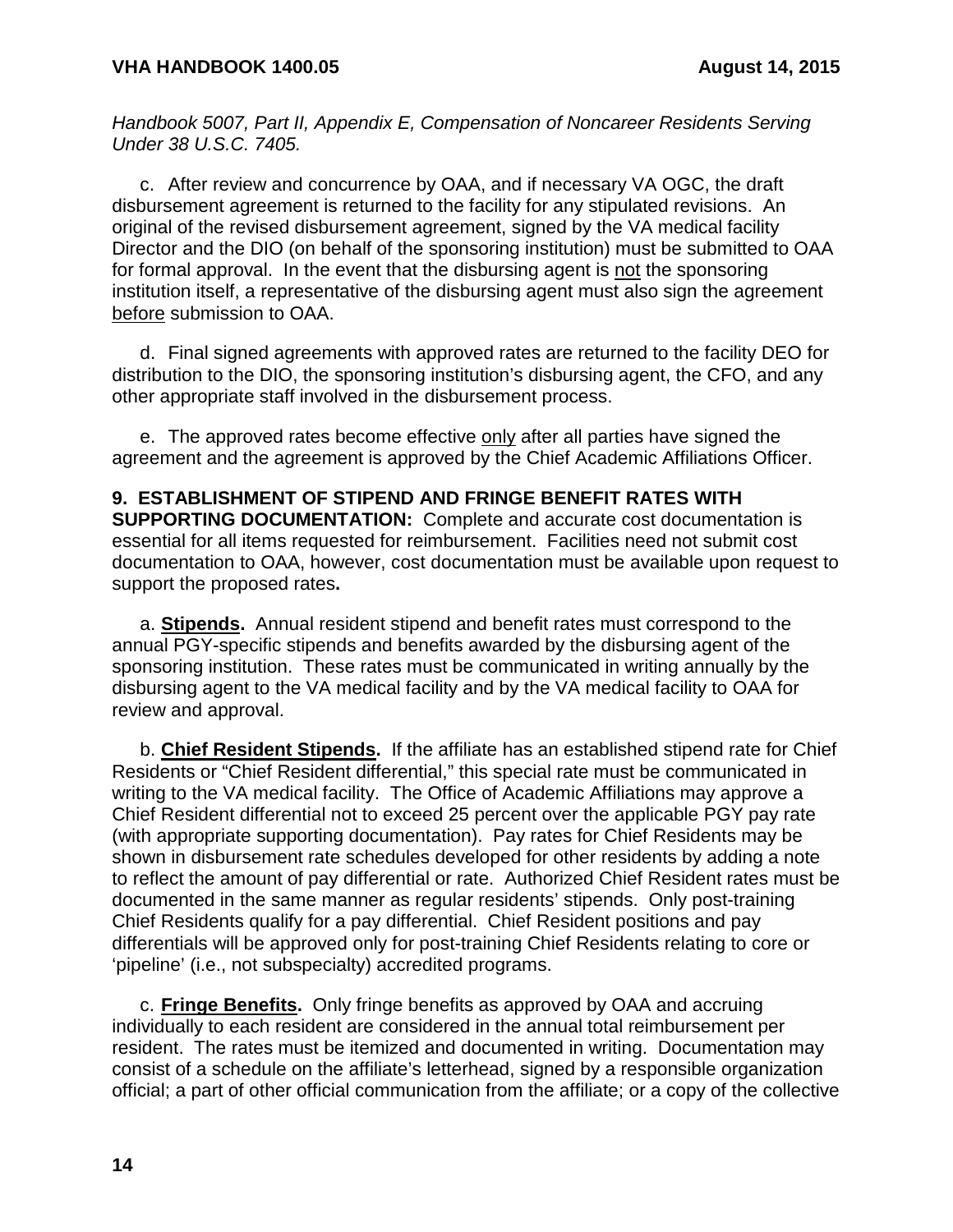bargaining agreement with the disbursing agent. In the absence of such documentation, the VA medical facility's House Staff Handbook or the disbursing agent's memorandum to house staff concerning pay is suitable.

(1) **Federal Insurance Contributions Act.** Federal Insurance Contributions Act (FICA) tax is a payroll tax imposed by the U.S. Federal government to fund Social Security and Medicare. Most agreements reimburse the disbursing agency for FICA tax paid. J-1 visa holders are typically exempt from paying FICA taxes for their first 5 years in the United States and these taxes should not be deducted from paychecks. J-1 scholars and researchers are typically only exempt for 2 years. The mechanism for the exemptions are found under Internal Revenue Code 3121 (b)(19) and is available to persons in F-1, J-1, M-1 and Q immigration status. To determine residency threshold for tax liability, one would use the "Substantial Presence Test" [\(http://www.irs.gov/Individuals/International-Taxpayers/Substantial-Presence-Test\)](http://www.irs.gov/Individuals/International-Taxpayers/Substantial-Presence-Test) utilized by the IRS. In order to avoid tracking the payment or non-payment of FICA on an individual resident basis, an average FICA payment, which takes into account the proportionate number of non-citizen residents on J1 visas who are not eligible for FICA, may be calculated and paid to the disbursing agent. The basis for the annual FICA payment needs to be documented.

(2) **Health Insurance.** Suitable documentation typically consists of a copy of the carrier's invoice or statement on the carrier's letterhead clearly identifying unit costs to the disbursing agent for each health benefit plan available to the resident. Average health insurance rates may be calculated in order to avoid tracking residents on 'individual' versus 'family' insurance plans.

(3) **Other Insurance.** Life and disability insurance provided by commercial insurance carriers is fairly common. These may sometimes be grouped such as a combined accidental death and dismemberment policy (AD&D). Documentation of costs and resident entitlements must be maintained.

(4) **Worker's Compensation.** Suitable documentation typically consists of provisions of the law, regulation, ordinance, or other binding governmental document, which specifies the cost to the disbursing agent for government entities. If an affiliate is self-insured for worker's compensation, copies of its internal accounting documents, or those of an independent auditor, may be used to support costs.

(5) **Retirement.** Residents at some affiliates are covered by a retirement program for which the employer pays full or partial premiums.

(a) If the resident is fully vested and all funds contributed to the retirement fund by the disbursing agent follow the employee when employment (residency) ceases, VA may reimburse for the cost.

(b) If residents are not fully vested, VA does not reimburse for employer contributions.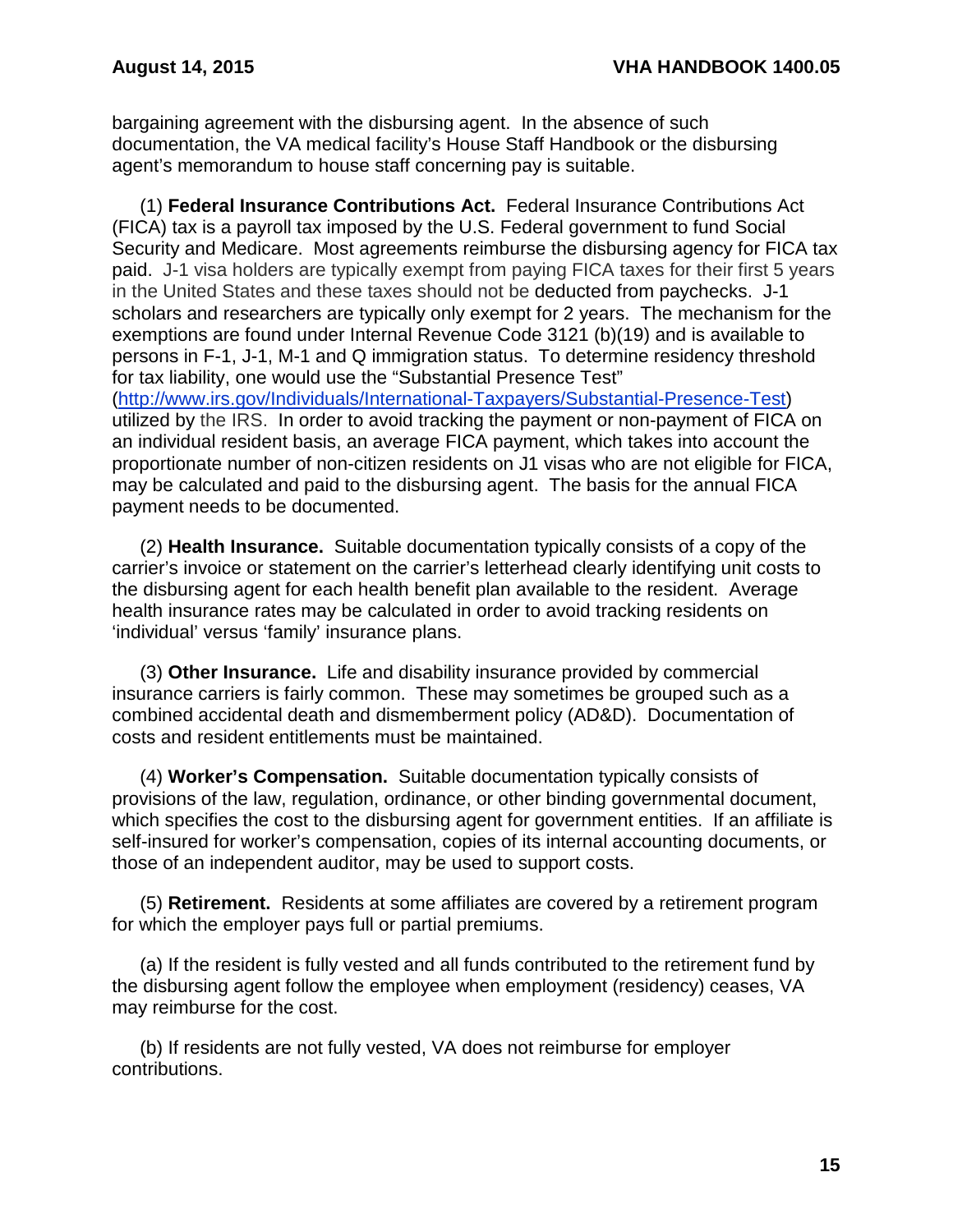(c) Occasionally, vesting does not occur until the second or third year of employment. In those cases VA reimbursement may begin with the year the employee becomes fully vested. Documentation must completely describe employer contribution costs related to the retirement program, including specific information about vesting. *NOTE: Such documentation is frequently found in official brochures or handbooks accompanying employment.* Exact employer costs must be determined.

(6) **Other Reimbursable Items.** Items not listed in paragraphs 9c(1) through 9c(5) may be included with specific cost documentation and justification. These items require approval from the Chief Academic Affiliations Officer. Certain individually-accountable services or items that do not become the property of the resident may be reimbursable under disbursement agreements. These include housing, parking, meals, and laboratory coats or uniforms*,* provided they are required by the program and provided to all residents in the program.

(7) **Housing Allowance or Provision of Quarters (in lieu of a housing allowance).** A housing allowance may be considered on a case-by-case basis depending on funding availability, and, OAA-applied "caps" at the discretion of the Chief Academic Affiliations Officer. If a housing allowance is approved, supporting documentation for any increase in rate must be provided and will be reviewed by OAA, VA may furnish free quarters to medical or dental residents or students who serve short rotations (6 months or less) at a VA medical facility and establish the need for a second residence because the substantial distance (greater than 50 miles) to the VA medical center makes commuting from the affiliated sponsor of the accredited program impractical while the brevity of the training assignment rules out a permanent change of residence. Requests for a housing allowance must be approved annually and are not subject to automatic renewal. In this situation, free quarters would be furnished to both residents on the VA payroll and residents or students appointed to VA WOC. The provision of quarters requires the written approval of the Chief Academic Affiliations Officer. The requesting facility must outline the justification for use of quarters and the benefit to the VA.

d. **Daily Rate.** The Daily Rate by PGY-level is determined by dividing the annual salary plus the cost of the approved fringe benefits for each PGY-level position by 365 days per year (or 366 in leap years) less the allowable annual (vacation) leave. The number of days of annual leave must conform to the sponsoring institution's leave allocations, but must not exceed 30 days. *NOTE: The sponsoring institution's House Staff Handbook, or similar publication, usually describes these entitlements and should be adequate for documentation.*

e. **Non-reimbursable Items.** Non-reimbursable items include general administrative costs, which may not be included in disbursement agreements. *NOTE: Selected educational costs may be reimbursed under a health services contract (see VHA Handbook 1400.10, Health Care Resources Contracting: Educational Costs of Physician and Dentist Resident Training Pursuant to 30 U.S.C. 8153)*. The following items are not reimbursable under a disbursement agreement: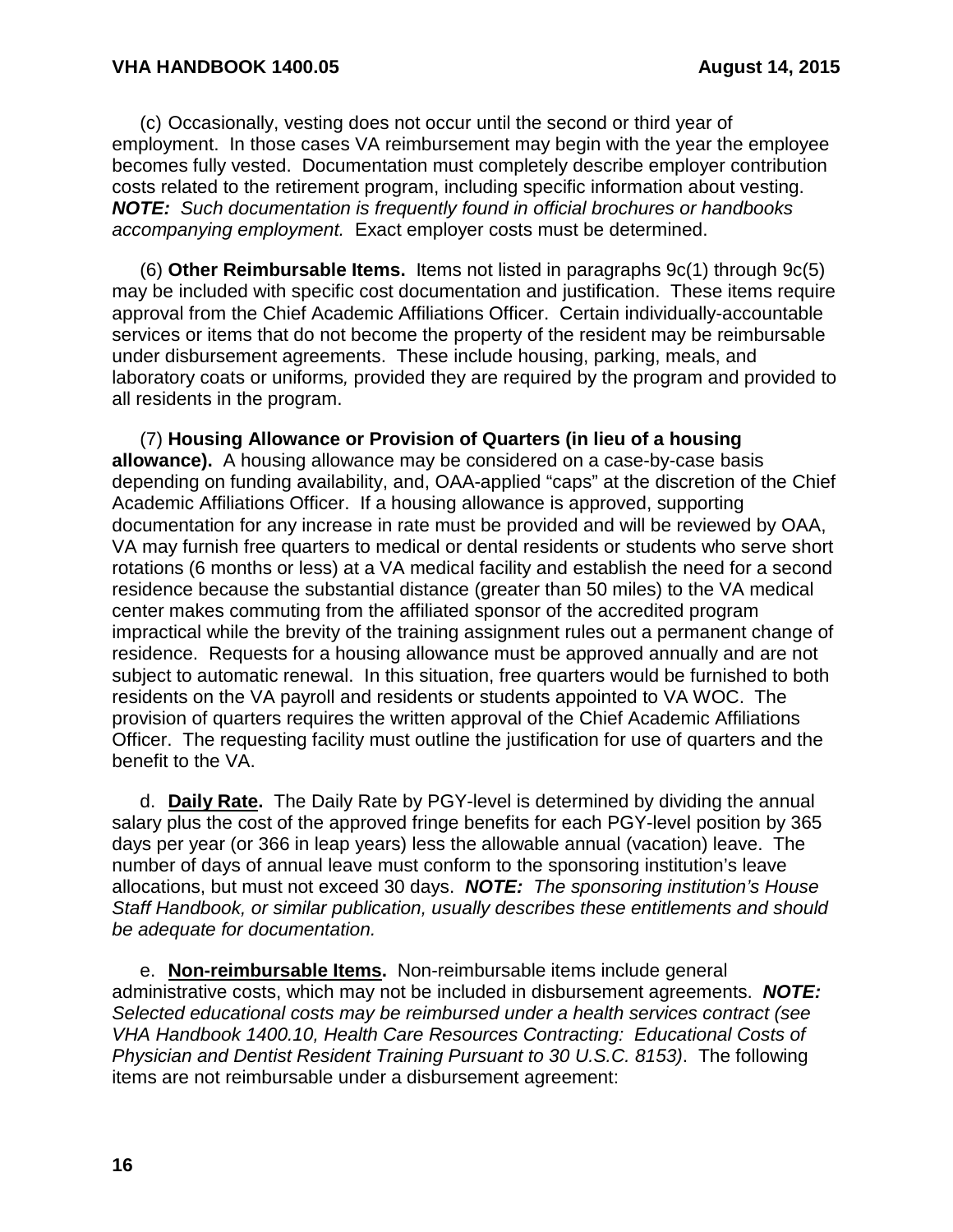(1) Administrative support;

(2) The costs associated with mandatory orientation and training programs (such as Advanced Cardiac Life Support );

(3) Email services;

(4) Residency management software applications;

(5) In-service exams;

(6) Accreditation body fees, including per-resident assessments, program and institutional accreditation fees;

(7) Cost of attendance, including registration for and travel to, medical meetings and special education courses;

(8) National Resident Matching Program participation charge;

(9) Pagers, cell phones, Blackberries, or other electronic communication devices;

(10)Purchase of education materials, e.g., books, tapes, DVDs, and software for institutional or department use;

(11)Resident licensure fees; or

(12)Other indirect costs of resident education.

<span id="page-18-0"></span>**10. ACTIVITIES ELIGIBLE FOR VA REIMBURSEMENT UNDER A DISBURSEMENT AGREEMENT:** VA educational activities eligible for reimbursement are assigned and approved based upon the planning process conducted (see paragraph 6). All reimbursement must be based upon actual, documented assignment and activities undertaken at the VA medical facility, except as noted in paragraphs 10b through 10d. Off-site training involving specific groups of patients not represented in VA (e.g., pediatrics and obstetrics), but available at the sponsoring or other participating institutions, is not reimbursed under a disbursement agreement, even if such training is required for accreditation or board certification. The following educational activities and leave may be reimbursed under a disbursement agreement.

# a. **On-site Educational Activities.**

(1) Residents whose primary assignment is to VA for a month (or other defined rotation period) are eligible for reimbursement. These "full" assignments are generally in primary or basic specialty training programs, such as internal medicine, surgery, or psychiatry.

(2) Residents who divide their activities between VA and another participating site are also eligible for reimbursement. These "split" assignments generally occur in more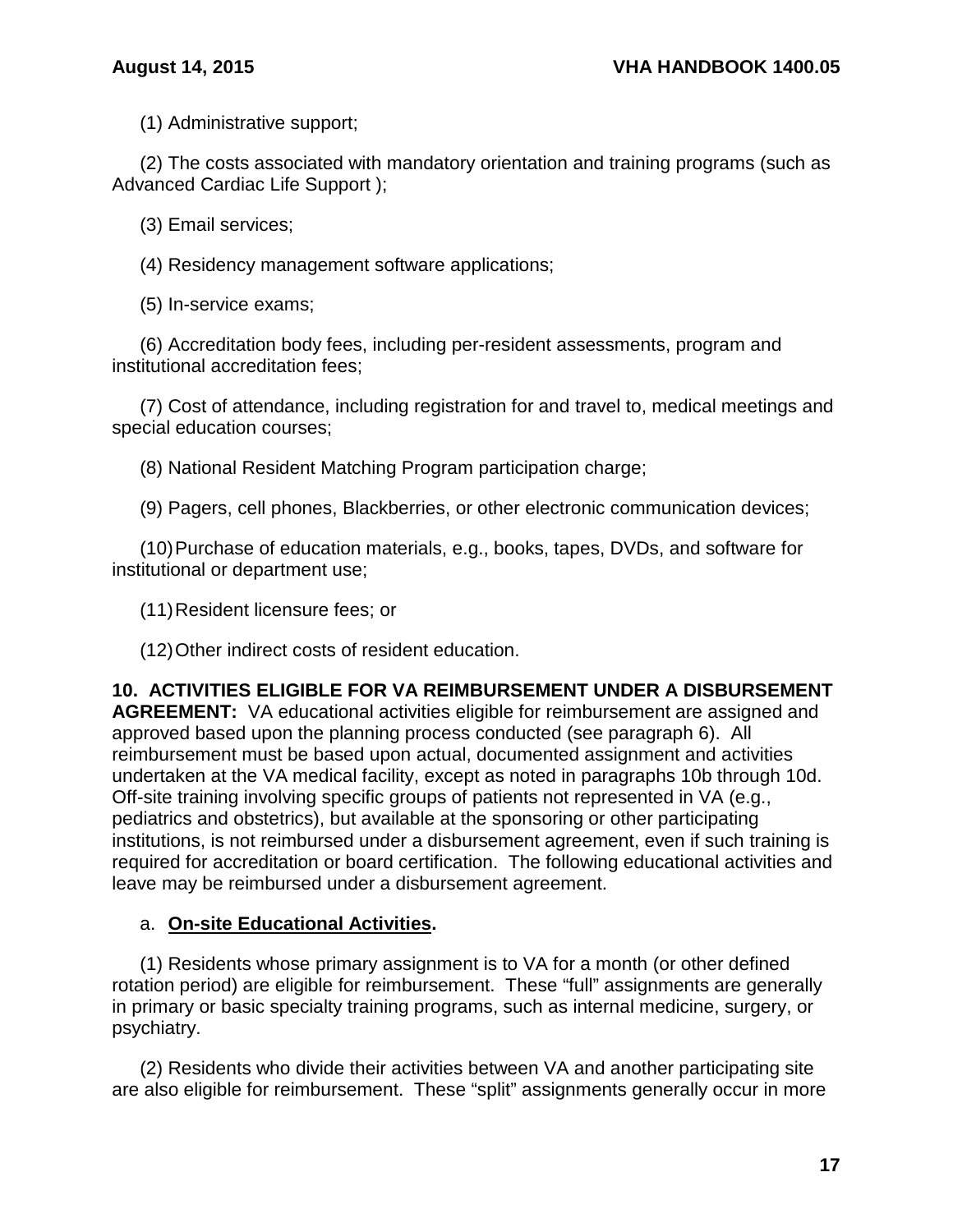advanced residency programs (e.g., internal medicine sub-specialty fellowship programs), but are also used by some basic specialty training programs (e.g., dermatology).

(3) Non-duty days as required by ACGME or other accreditation body's duty hour rules or according to typical schedules for a given training program are reimbursed.

b. **Orientation Activities.** VA may reimburse the stipend and benefits for orientation days that occur at the beginning of the academic year, provided the resident is assigned to the VA for the first clinical rotation and has been duly appointed to the VA by virtue of completing all onboarding procedures.

c. **Off-site Educational Activities.** VA may reimburse certain off-site, VAapproved educational activities as follows:

(1) **Didactic Sessions and Scholarly Activities.** Residents are expected and permitted to attend didactic sessions at a non-VA affiliated site while "assigned to VA," provided the educational activities are specified in advance in the resident's schedule, are needed to enable the residents to perform their VA duties, and are required of all residents in the program.

(a) Whenever possible, a proportionate share of required didactic sessions needs to be held at a VA medical facility or made available to VA-assigned residents by videoteleconferencing.

(b) During VA assignments, residents are expected and permitted to undertake scholarly activities, such as library research or conference preparation. *NOTE: This can often be accommodated on VA premises with VA supervisors.* Scholarly activities at an affiliated site may be credited as VA-assigned activity.

(2) **Continuity Clinics.** Continuity clinic training enhances a resident's ability to care for patients in general and patients with chronic diseases in particular. Continuity clinics at the primary academic affiliate and other participating sites may be credited as part of a resident's VA assignment, but only when such training is required and needed to enable the residents to perform their VA duties, and provided a proportionate share of non-assigned residents have "reciprocal" continuity clinics at VA. *NOTE: Continuity clinics are presently required by family medicine, internal medicine and its subspecialties, neurology, and psychiatry.*

(3) **Special Circumstances.** Limited off-site activities, which enhance the care of individual VA patients or VA patients in general, may be undertaken by residents assigned to VA.

(a) In each of these exceptional circumstances, the resident must be supervised by an appropriately-credentialed VA practitioner.

(b) Approval of the VA Site Director and DEO must be obtained in advance of such activity in order to ensure reimbursement under a disbursement agreement.Written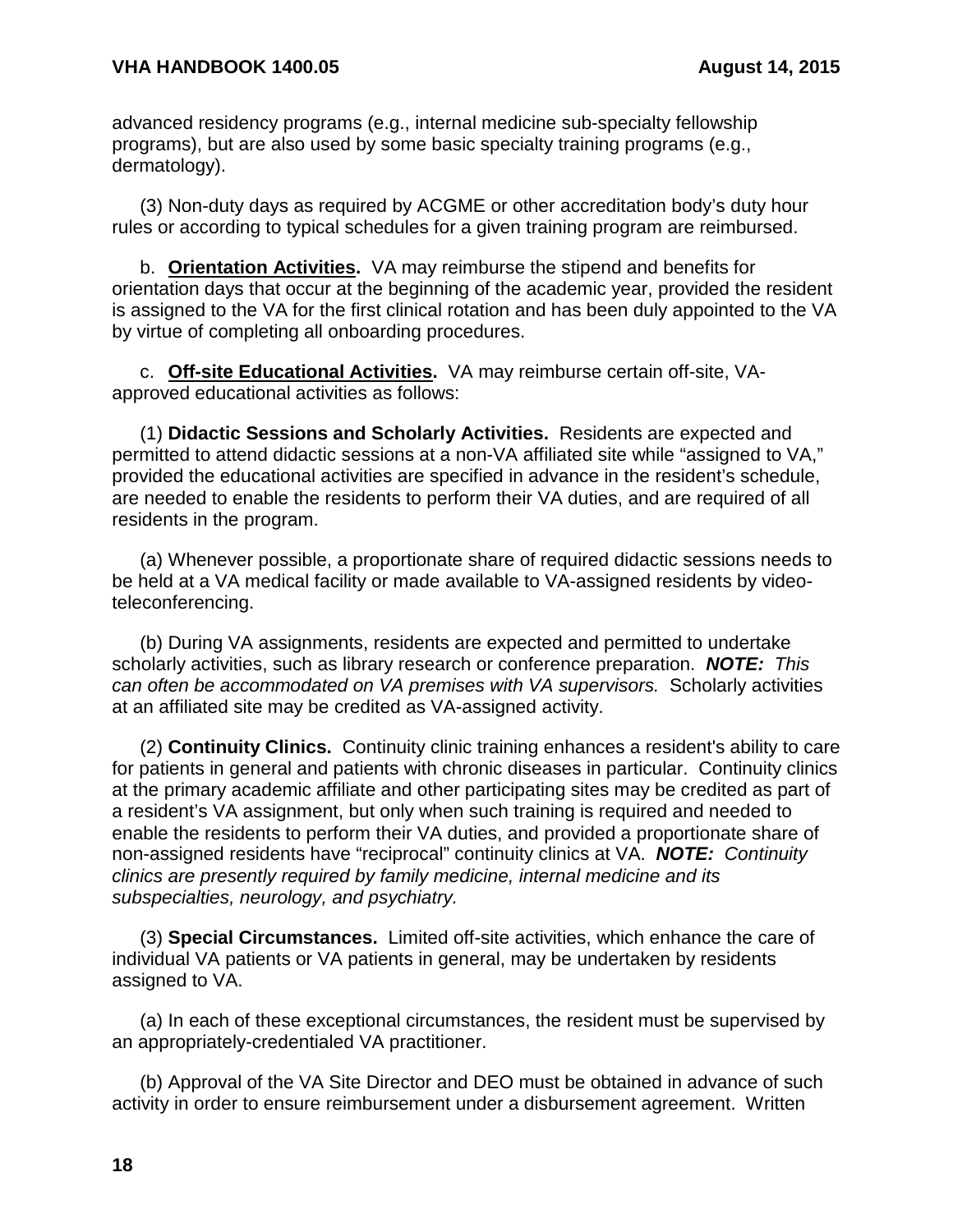documentation of the approval process must be maintained on file by the DEO. Specific examples include:

1.Radiology, where residents may be engaged in electronically reading VA patient images at a remote location while on-call;

2.Pathology, where residents may engage in consultation regarding VA patients requiring highly-specialized expertise available only at an off-site location, or where residents go to an off-site location to participate in autopsies on VA patients when a given VA medical facility no longer does autopsies in-house; and

3.Research (resident participation at non-VA facilities), where the supervising practitioner (investigator) holds a VA appointment and where the research project is approved VA research. *NOTE: For more information on approved VA research see VHA Directive 1200 and related VHA Handbooks.*

### (4) **Attendance at Local, Regional or National Meetings.**

(a) As part of their scholarly activities (see paragraph 3b), residents assigned to VA may attend local, regional, or national meetings, provided attendance could be reasonably considered to enhance the provision of care to VA beneficiaries. For example, attendance at a rheumatology or quality improvement conference may be appropriate, whereas pediatrics or obstetrics conferences are not.

(b) Approval of the VA Site Director and DEO must be obtained in advance of such activity in order to ensure reimbursement under a disbursement agreement. Written documentation of the approval process must be maintained on file by the DEO. Time approved for such meetings must be shared between all participating sites based on their proportionate share of assigned resident positions. In no case should time approved for such activities exceed 5 days per resident on an annual basis.

# d. **Allowable Leave.**

(1) **Annual Leave.** Annual leave must be incorporated in the VA-approved per diem rate under the disbursement agreement. The adjusted per diem payment provides the disbursing agent with funds to cover the annual leave for VA's proportionate share of resident positions. Reporting of leave is not required due to the fact that the cost of the annual leave is included in the daily rate; however, VA must not be billed for days when a resident is on annual leave. Incorporation of annual leave into the per diem rate is accomplished as follows:

(a) The per diem rate must be based upon the annual stipend divided by 365 (366 in leap years) minus the annual leave per resident position allowed by the sponsoring institution or program. For example, if the sponsoring institution grants 21 days per year for each resident, the per diem rate is calculated by dividing the annual resident stipend by 344 (365 - 21 days = 344). In this example, each resident position is thus equivalent to 344 days of assigned VA educational activities. A resident who takes annual leave for the remaining 21 days is paid by the sponsoring institution, and VA is not billed for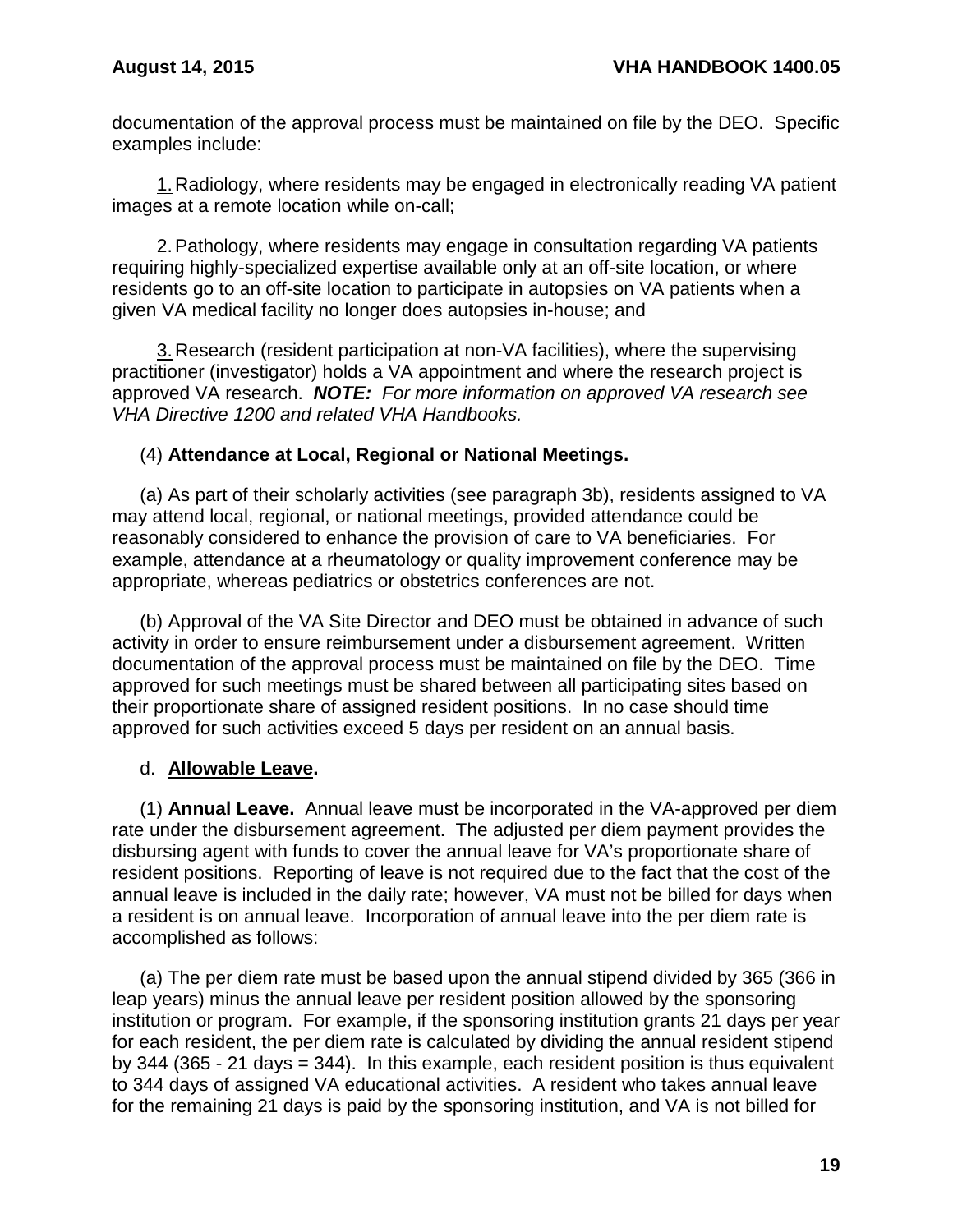the leave, as VA has already factored the leave into the per diem reimbursement. *NOTE: Clinical coverage for when residents are on leave (e.g., to provide 365-day coverage of inpatient services) must be feasible within the approved VA base allocation and needs to be considered in the planning process (see paragraph 6b).*

(b) Alternate methods for determining and reimbursing for annual leave may be used only with the advance approval of the Chief Academic Affiliations Officer.

(c) When on VA-assigned rotations, residents' leave must be prospectively approved by the Program Director and the VA Site Director. *NOTE: Sites are encouraged to preschedule leave rotations at the beginning of each academic year so not to interfere with resident assignments and coverage.*

(2) **Sick Leave.** Reimbursement for sick leave is governed by the policy of the sponsoring institution, but must not exceed 15 days per academic year of training for each VA-assigned resident position as a leave pool, or per individual resident. Resident sick leave days do not accrue from year to year. Unused sick leave is nonreimbursable. Sick leave may not be included in the calculation of the per diem rate. Sick leave days may be used for maternity leave, bereavement, or family leave, provided such use is included in the leave policy of the sponsoring institution. Sick leave must be reported to the VA Site Director and the Program Director, tracked, and reimbursed only if used (subject to the 15-day per resident position per program limitation).

(3) **Military Leave.** Residents who are members of the U.S. National Guard or a reserve component of the armed forces may be granted military leave, not to exceed 15 calendar days per year, for the performance of active military duty.

(4) **Examination Leave.** Residents may be relieved from assigned duties to undergo examinations for state medical licensure and U.S. specialty boards. The authorized absence cannot exceed the time required for taking the examination and traveling to and from the examination site.

e. **Educational Details.** Absences from VA to non-VA, non-sponsoring institutions, or non-participating sites must be handled under the procedures for approving "educational details" (see VA Handbook 5007, Part II, Appendix E). Educational details are reserved for clinical experiences that cannot be provided either at VA or the sponsoring and local participating institutions and which are part of providing complete medical services to veterans, i.e., VA may reimburse for residents' time outside VA facilities only when those activities help meet VA's primary function. Requests for educational details must be submitted in writing by the Program Director through the VA Site Director to the DEO for advance approval. Records of approvals of educational details must be kept on file for a minimum of 5 years. OAA approval of educational details is not required, but consultation is encouraged. All four of the following conditions must be satisfied in approving educational details: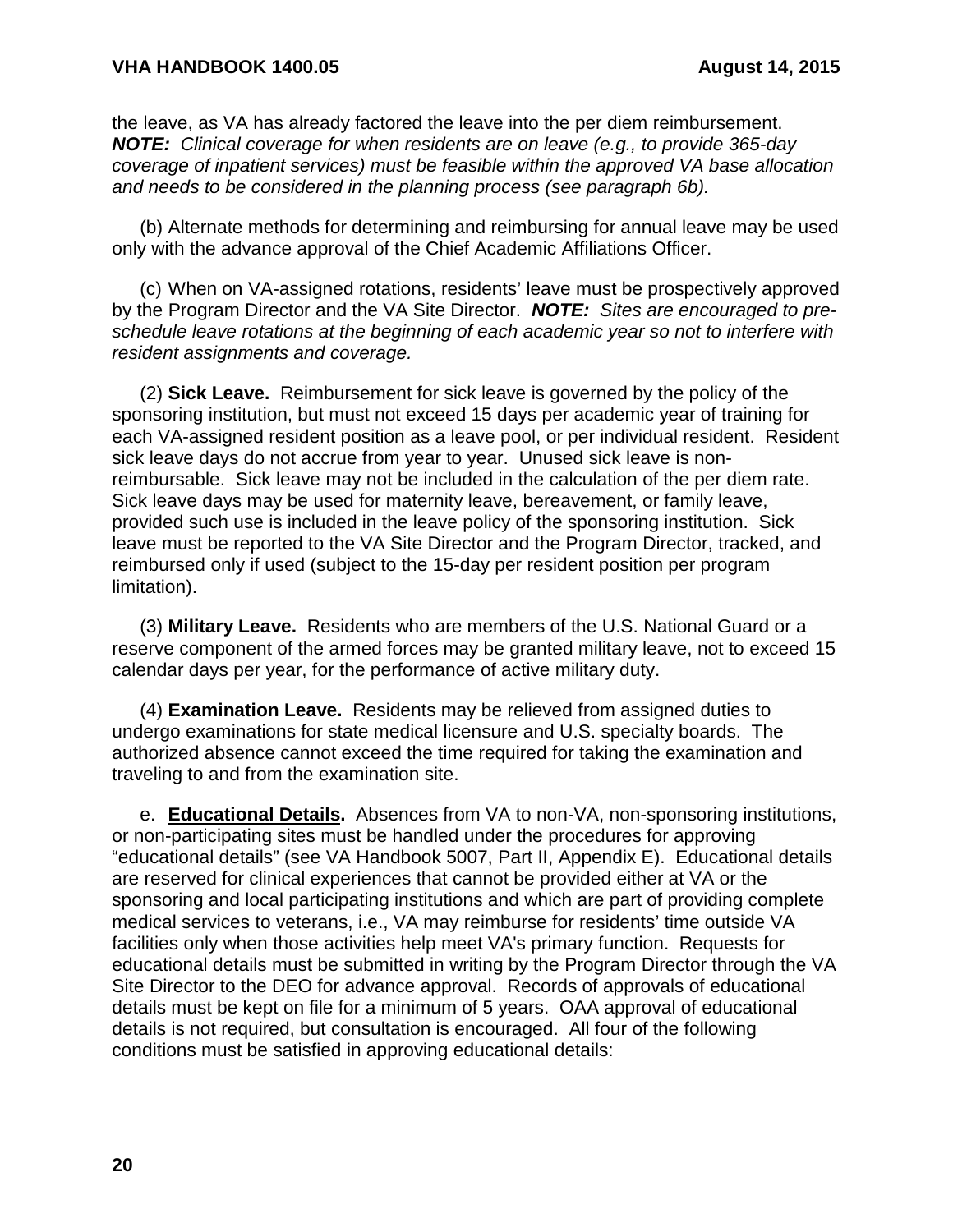(1) **VA Mission-related Requirement.** Benefit to VA must be demonstrated. The experience must be shown to be needed to enable residents to enhance their ability to provide care to veterans. *NOTE: VA cannot reimburse for non-VA training experiences when the sole purpose of the off-site rotation is to gain experience that cannot be obtained at the local VA or the sponsoring and participating institutions.*

(2) **Accreditation Requirement.** For medical programs, the specific experience must be required for accreditation of the program as stated in the ACGME or AOA "Program Requirements" or program accreditation letter. For dental programs, the experience must conform to requirements published by CODA for accredited advanced specialty education or postdoctoral general dentistry education programs.

(3) **Proportionate Share Requirement.** The proportion of VA support for any educational detail must not exceed the percentage of the total VA-funded support for a given residency training program, i.e., the number of resident positions funded by VA divided by the total number of residents in the affiliated program. For example, if VA pays for three of nine hematology or oncology fellows, then VA pays for no more than one third of the educational detail.

(4) **Affiliation Agreement Requirement.** An affiliation agreement must be in place between VA and the off-site entity providing the off-site experience. An affiliation agreement is essential to ensure that the residents are protected from personal liability either by the Federal government or the non-VA entity.

# f. **On-call Duty and Coverage.**

(1) Residents whose primary assignment is to VA do not receive additional reimbursement for on-call duty.

(2) In programs in which on-call, night, weekend, and holiday coverage or duty is assigned to or shared among residents who are not primarily assigned to VA, the proportionate VA share of coverage must be determined as part of the planning process described in paragraph 7b**.** Reimbursement for call for residents on a shared assignment or "at home" call will only be provided when residents are actually required to physically come in to the VA medical facility. These episodes should be reimbursed on a half-day basis, rather than hourly or other means. Residents assigned to the VA may not receive extra compensation for "medical officer of the day" or "surgical officer of the day" coverage or for additional duties outside their normal rotation schedules.

g. **Chief Residents.** *NOTE: A post-training Chief Resident is the only nonaccredited position that may be funded through a disbursement mechanism.*

(1) Post-training Chief Residents may be appointed as paid medical staff by a VA medical facility, according to local practice, and if thus appointed, they are not considered trainees. Chief Residents appointed as medical staff, paid through local medical care appropriations and fall outside the jurisdiction of this policy.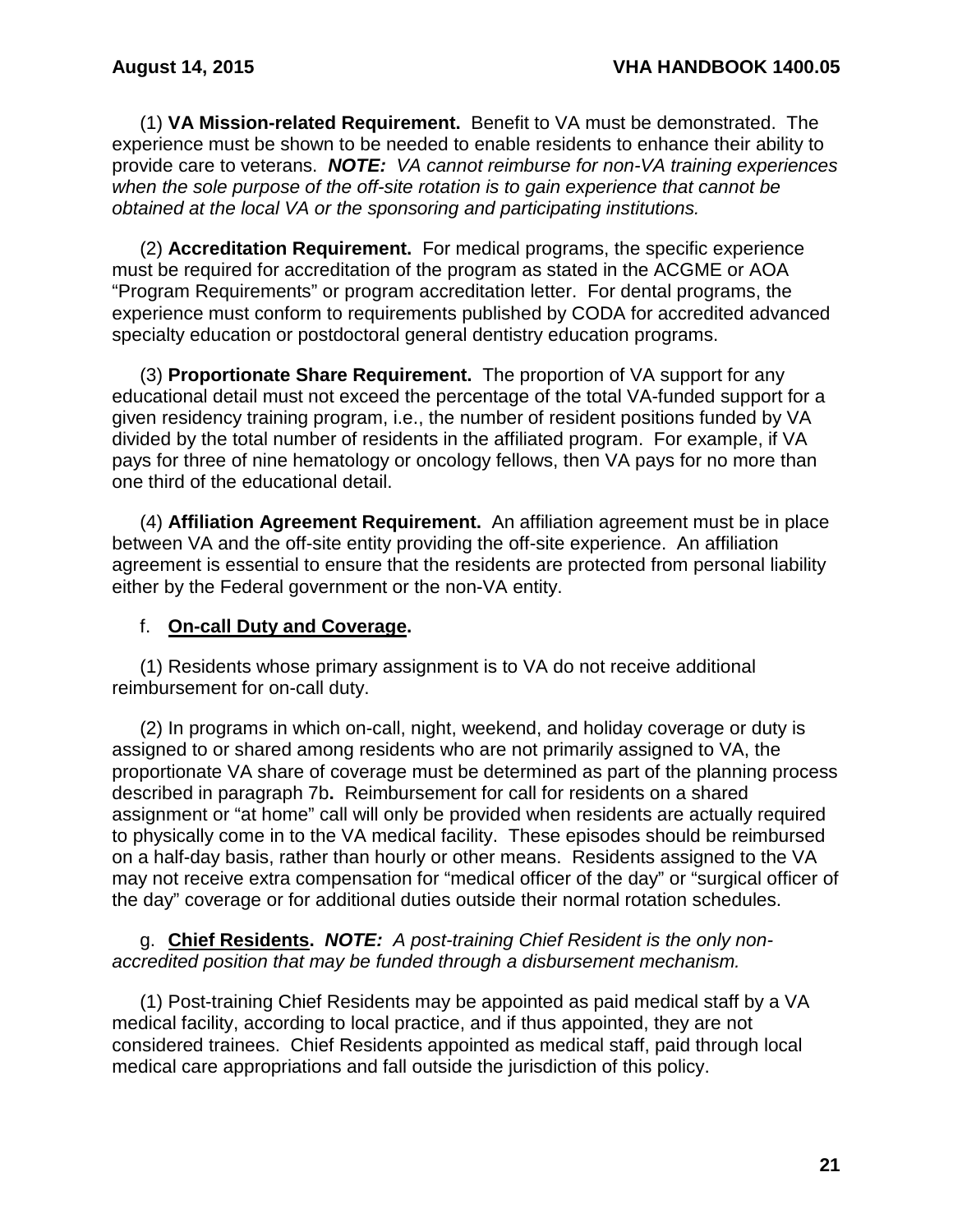(2) Post-training Chief Resident positions, if approved by OAA through the resident allocation process Records Control Symbol (RCS) 10-0144, Medical and Dental Resident Allocation Process**,** may be funded through a disbursement agreement. In order to receive approval as a 1-year, non-accredited training position(s), the following conditions must be satisfied:

(a) The Chief Resident must function in the context of an ACGME or AOAaccredited, affiliated, core program (even though the Chief Resident's experience is non-accredited) in programs where there is an established, ongoing practice of funding one or more Chief Resident positions at the sponsoring institution. Subspecialty residents in either accredited or non-accredited subspecialty programs are not eligible for appointment as VA Chief Residents. *NOTE: Chief Residents typically serve as instructors to more junior residents, assist with program or clinical service administration, arrange for educational conferences and sessions (such as Grand Rounds), and serve as a liaison between the residents and faculty.*

(b) VA Chief Residents are to be appointed and funded not to exceed VA's proportionate share of all Chief Residents in the program based upon the number of residents assigned to VA and total number of residents in the program. A VA medical facility must have eight resident positions in the core program to fund one Chief Resident position.

(c) The appointment of a post-training Chief Resident is part of the accepted, established practice at the local VA affiliate(s) and the affiliated sponsoring institution.

(d) The Chief Resident must have completed the minimum years of residency training to satisfy board requirements for applying for board certification.

(e) The affiliate has an established stipend rate for Chief Residents or "Chief Resident differential," which must be communicated in writing to the VA medical facility (see VA Handbook 5007, Part II, Chapter 2, Appendix E, for more information on stipend rates). *NOTE: The actual stipend may be capped as described in paragraph 9b.*

(f) The appointment of any one individual as "Chief Resident" may not exceed 1 year.

(g) Each allocated Chief Resident position may be shared by two or more Chief Residents (e.g., two residents, each with 6-month rotations to VA).

(h) At the discretion of the local facility, a post-training Chief Resident may be credentialed and privileged as a licensed independent practitioner (see VHA Handbook 1100.19, Credentialing and Privileging). If granted clinical privileges, the post-training Chief Resident may serve as an attending for third-party billing purposes. The Chief Resident may also act as a supervising practitioner to supervise residents in the appropriate specialty, provided such service is approved by the Residency Program Director. However, the Chief Resident may not accept additional remuneration for attending duties (e.g., fee basis) if the position is funded through a disbursement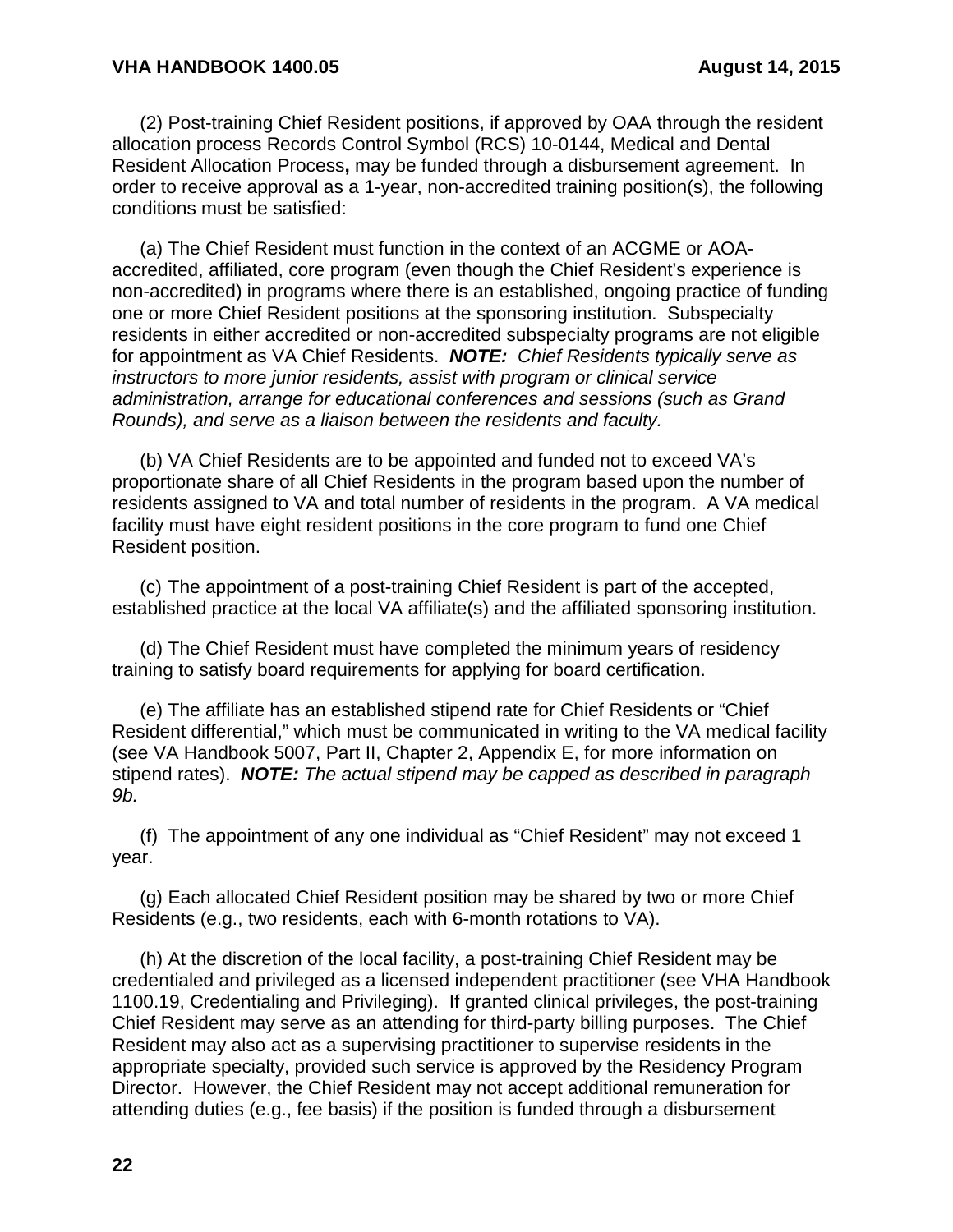agreement as a training position. *NOTE: See VA Handbook 5007/17, Pay Administration, for the prohibition of dual compensation. There is an exception to this stipulation for service by a non-career resident as Emergency Department Physician ("admitting physician" or "AOD")*. *See VHA Handbook 1400.01, Resident Supervision, for information relating to resident supervision policy.*

### <span id="page-24-0"></span>**11. VA FACILITY ADMINISTRATION OF DISBURSEMENT AGREEMENTS:**

### a. **Planning.**

(1) Prior to the beginning of the academic year, each VA Site Director, in collaboration with the appropriate Program Director, prepares schedules of educational activities based upon the facility's training capacity and the number of allocated resident positions. The planning process should take into account the use of annual leave for those services which require 365 days of the year coverage.

(2) Such planning is based upon numbers of positions by program and PGY-level and need not include the names of specific residents. VA Site Directors must communicate these schedules to the DEO, who determines the final allocations. The DEO communicates the final allocations to OAA (through OAA's established resident allocation process) and to the DIO(s) of the affiliated institution(s).

(3) Reimbursement is based upon the number of residents completing VA-approved educational activities and the PGY-specific per diem rates of reimbursement. FICA is not reimbursable for residents on J1 visas, except as allowed by law.

(4) Only resident stipends and benefits for positions in accredited programs and accredited training years are eligible for reimbursement. *NOTE: Stipends or benefits for positions in non-accredited programs or training years may not be reimbursed unless approved by OAA.*

(5) Medical facilities may only use centralized funds provided by OAA to cover approved allocations to pay for resident positions.

#### b. **Educational Activity Records.**

(1) VA medical facilities must have in place documentation procedures at the service or section level to ensure that residents assigned to the facility have participated in assigned educational activities.

(2) Program Directors at sponsoring institutions are responsible for maintaining accurate resident assignments to all participating sites (including WOC residents), and for communicating initial schedules and relevant updates to VA Site Directors.

(3) The DEO and VA Site Directors must review resident schedules and determine, for residents on "split" assignments, the per cent of the resident's total activity assigned to VA. Such determinations need to be conducted in collaboration with Program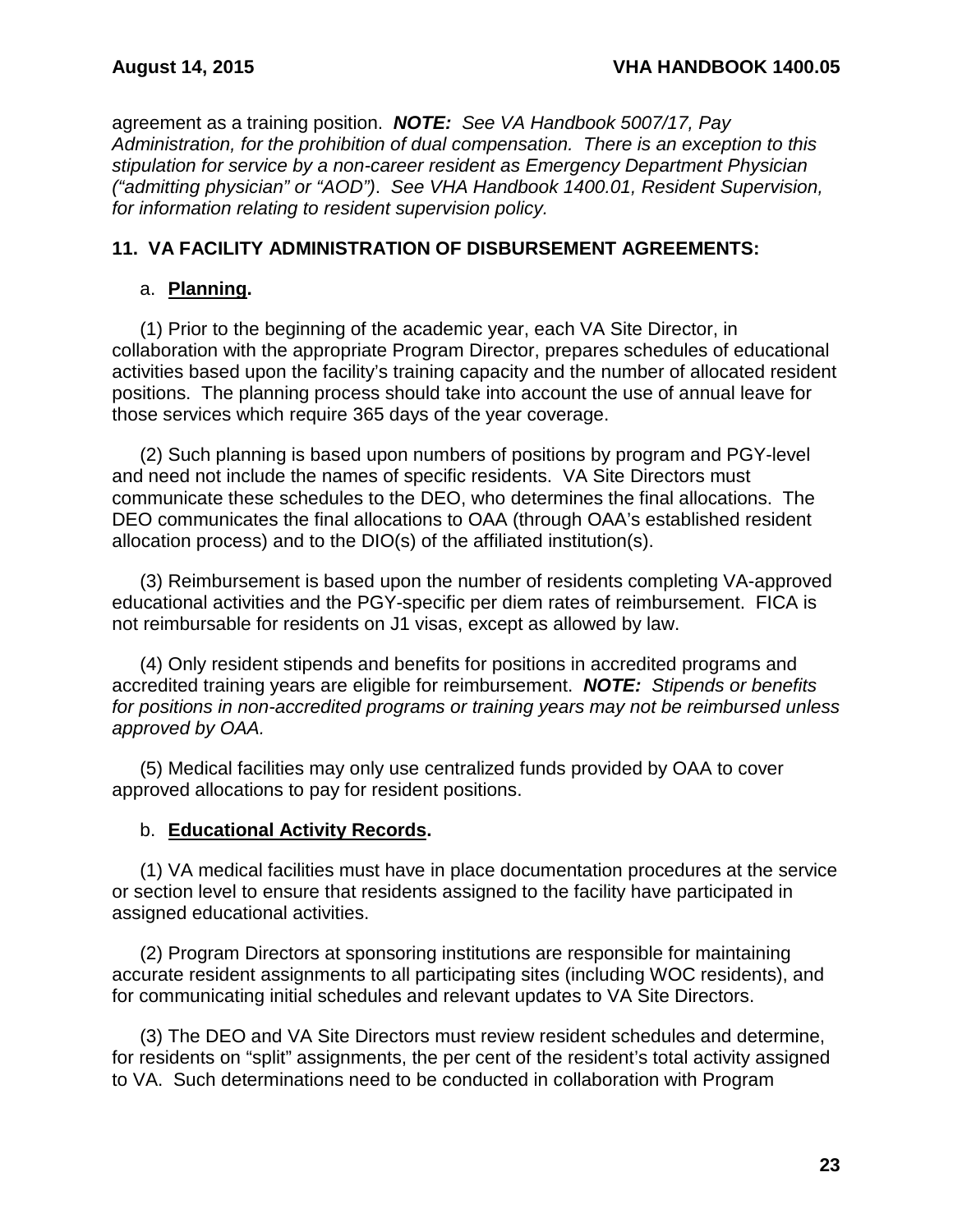Directors and take into account all educational and other allowable activities, including on-call coverage and leave (see paragraph 10a(2)).

(4) Educational activity records that accurately document residents' participation by name and VA-approved PGY-level must be maintained monthly (or other defined rotation). The basic document for comparison with submitted invoices is each resident's monthly educational activity record. The educational activity record represents the primary documentation of participation in assigned educational activities, other allowable activities, and approved leave (see paragraph 10c).

(a) Medical facilities must have a local policy defining the procedures for resident activity record keeping that includes assignment of record keeping duties to appropriate staff (see paragraph 7b(1)).

(b) Educational activity records are to be maintained at the service or section level and annotated as appropriate to indicate deviations from scheduled activities. *NOTE: Computer-generated schedules from the university are acceptable. If an online system is used for tracking resident activities, there must be a way for VA staff to print-out or download the schedules in order to annotate them.*

(c) Service or section-level record keepers must receive training on the policy and procedures at the time they are assigned to this record keeping duty and annually thereafter.

(d) Sick and military leave must be documented, and may be prorated based upon the total number of resident positions allocated and assigned to a given program using "leave pool" arrangements (see paragraphs 10c(2) and 10c(3)).

(5) Each VA Site Director, or designee, must have a way to monitor resident participation in scheduled educational activities. Fulfillment of ward or clinic duties "by exception" is an acceptable method of verification of participation, i.e., unless there is evidence to the contrary (e.g., complaints of a resident not showing up for clinic or the resident calling in sick), the resident is assumed to be participating as scheduled. Monitoring by exception needs to be combined with spot checks on a rotating basis (e.g., monitors of actual attendance of one or two programs per month so that over the year all programs have been monitored at least once). *NOTE: Hourly or daily monitoring is not required. Use of sign-in and sign-out sheets, electronic monitors, or other forms of burdensome monitoring and documentation, is discouraged.*

(6) VA educational activity records and the records provided by the sponsoring institution must be reconciled. In the case of a conflict, VA records are the determining basis for reimbursement.

(a) Discrepancies between the number of residents allocated and the number assigned to VA or between the number assigned and the number who actually participate in educational activities must be brought to the attention of the DEO and Program Director by the VA Site Director or service or section level record keeper.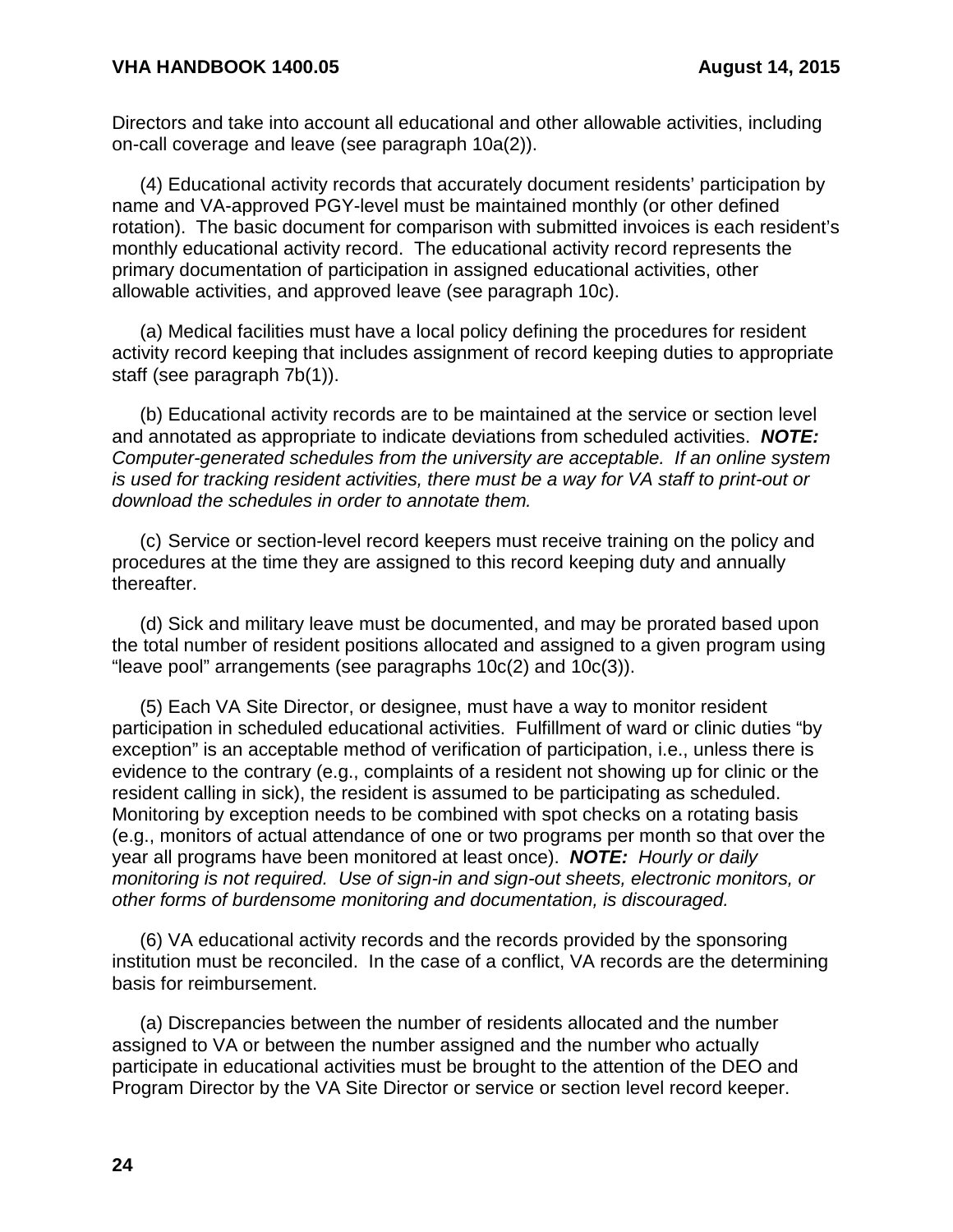(b) VA Site Directors must certify, on a monthly basis, that the records of educational activities of VA-assigned residents are accurate. In the absence of a VA Site Director, certification may be delegated to the service or section chief, or designee.

(7) Educational Activities must be calculated. A resident can be considered either on a "full" assignment or a "split" assignment. As such, reimbursement for educational activities is calculated by the percent of total activities that are VA-assigned activities in which the resident participated for the month (or other rotation period) multiplied by the PGY-specific per diem rate multiplied by the number of days in the month (or other rotation period).

(a) A full assignment is one in which the resident is only assigned VA duties for the rotation period, and which meets ACGME duty hour standards. The activities of residents on "full" assignments are reimbursed at 100 percent, because adherence to ACGME requirements implies that there can be no other assignment. For example, in the case of a full-assignment resident, non-duty days, such as week-ends, holidays, or required ACGME duty hour limit days, are considered in the calculation as if the resident were engaged in VA activities on those days, i.e., they are reimbursable.

(b) A resident on "split" assignment can only be reimbursed in proportion to the number of days on VA assignment because the aggregate of the VA assignment and other assignments must meet ACGME duty hour limits. Examples are:

1. A PGY-2 internal medicine resident completes a "full" assignment to VA for the month of July (31 days). The amount that the disbursing agent needs to bill and that VA would reimburse is 1.0 x 31 x the PGY-2 per diem rate. If residents in this program started on the 10<sup>th</sup> of the month instead of the 1<sup>st</sup>, the reimbursement would be for 21 days (i.e., 1.0 x 21 x the PGY-2 per diem rate).

2. A PGY-3 dermatology resident is on a "split" assignment to VA and attends one half-day clinic per week for the month of June. Since this clinic can only occur during VA business hours during the week, the resident's total activities, (2 days out of 20 days, plus on call and related didactic activities) this amounts to a 10 percent "split" VA assignment. The amount that the disbursing agent needs to bill and that VA would reimburse is 0.1 x 30 x the PGY-3 per diem rate.

# c. **Fiscal Procedures.**

#### (1) **Projected Annual Reimbursement.**

(a) Prior to the beginning of the academic year and after VA has determined its commitment to the educational activities of the sponsoring institution, the DIO submits to the VA DEO and the disbursing agent the planned and budgeted allocation of resident positions by training program and PGY-level. *NOTE: Names of individual residents need not be included in the plan.* The budget must include a Disbursing Rate Schedule with the per diem rate for stipends and fringe benefits for planned resident positions by PGY-level that will be in effect at the beginning of the academic year. The projected annual reimbursement is determined, which forms the basis for quarterly or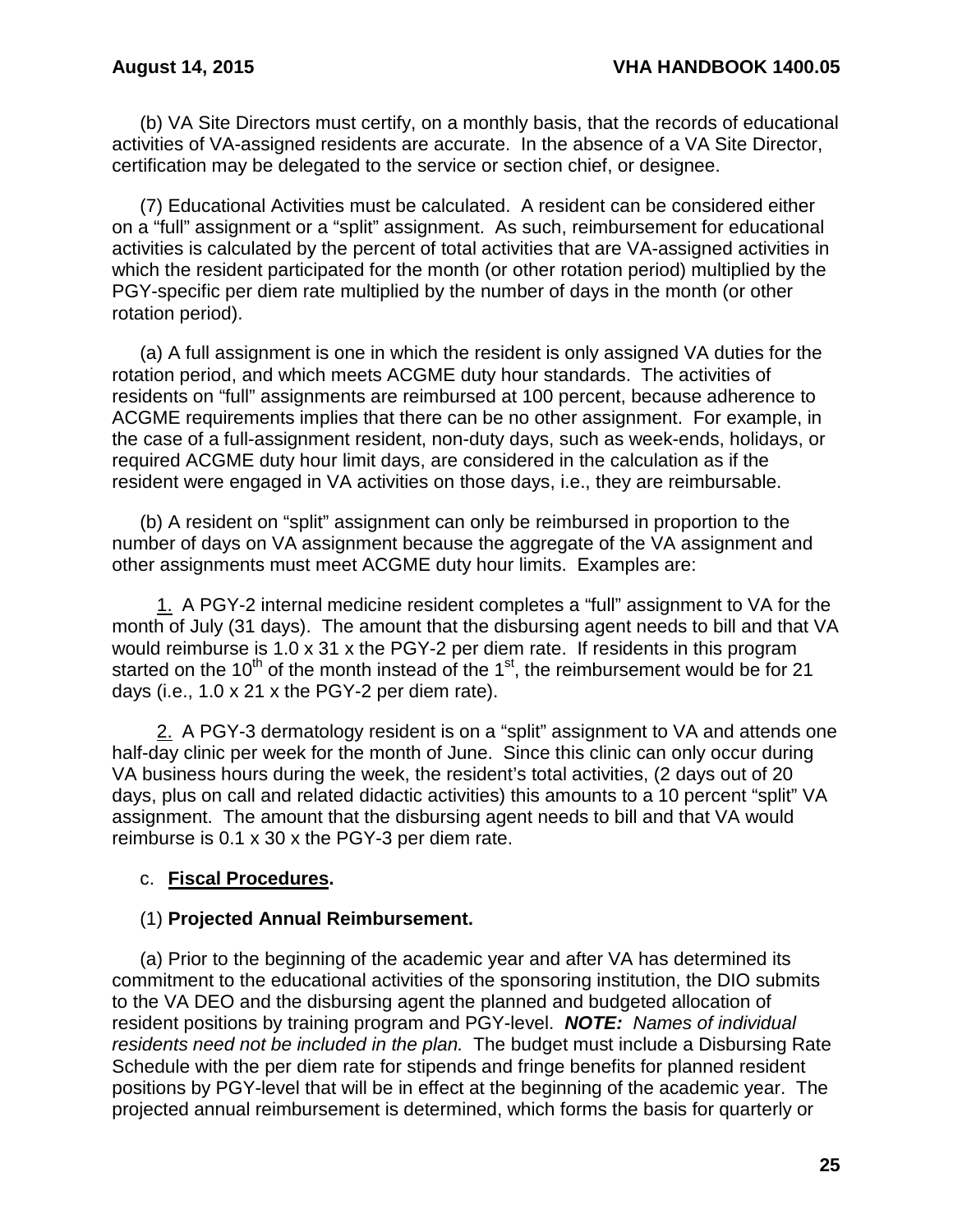monthly advance payments. Based upon the annual plan and budget, the disbursing agent submits an invoice to VA covering projected resident activities for the full academic year.

(b) The annual projected reimbursement submitted by the disbursing agent is used by the VA medical facility to establish an obligation in advance of each month or each quarter, based on the estimated number of allocated resident positions by training program and PGY-level.

(c) Advance quarterly payments of up to 80 percent of projected expenditures may be paid to the disbursing agent (on either a monthly or a quarterly basis) based upon the annual invoice, without the need to receive monthly or quarterly invoices for payment.

#### (2) **Reconciliation Procedures.**

(a) The disbursing agent submits a monthly or quarterly invoice detailing the:

1. Number of VA-assigned residents for each training program by PGY-level;

2. Calculated number of days per month based upon the per cent of VA-assigned educational activities for those residents;

3. VA-approved per diem rate for each training program by PGY-level; and

4. Total amount being charged for each training program, and the total charge for the period.

*NOTE: The invoice does not need to contain the names or other identifiers of individual residents.*

(b) Disbursing agents and sponsoring institutions are expected to exercise due diligence in not claiming residents for VA reimbursement while claiming them under any other Federal payer for the same time period.

(c) VA educational activity records are used to prepare a monthly (or other rotation period) summary statement of VA-approved educational activities completed. At the end of each month or rotation, the VA Site Director prepares and sends a memo to the DEO, or other office doing the reconciliation, that states, for the month or rotation, the actual number of residents by training program and PGY-level rotating at VA during that period and the calculated number of days per month or rotation based upon the percent of VA-assigned educational activities for those residents. This report must be signed by the VA Site Director or, in the VA Site Director's absence, the appropriate service or section Chief; however, this report does not need to contain the names or other identifiers of individual residents.

1. Residents with "full" assignments will have their educational activities calculated as the number of days in the month (31, 30, or 28 or 29 days, as appropriate) times the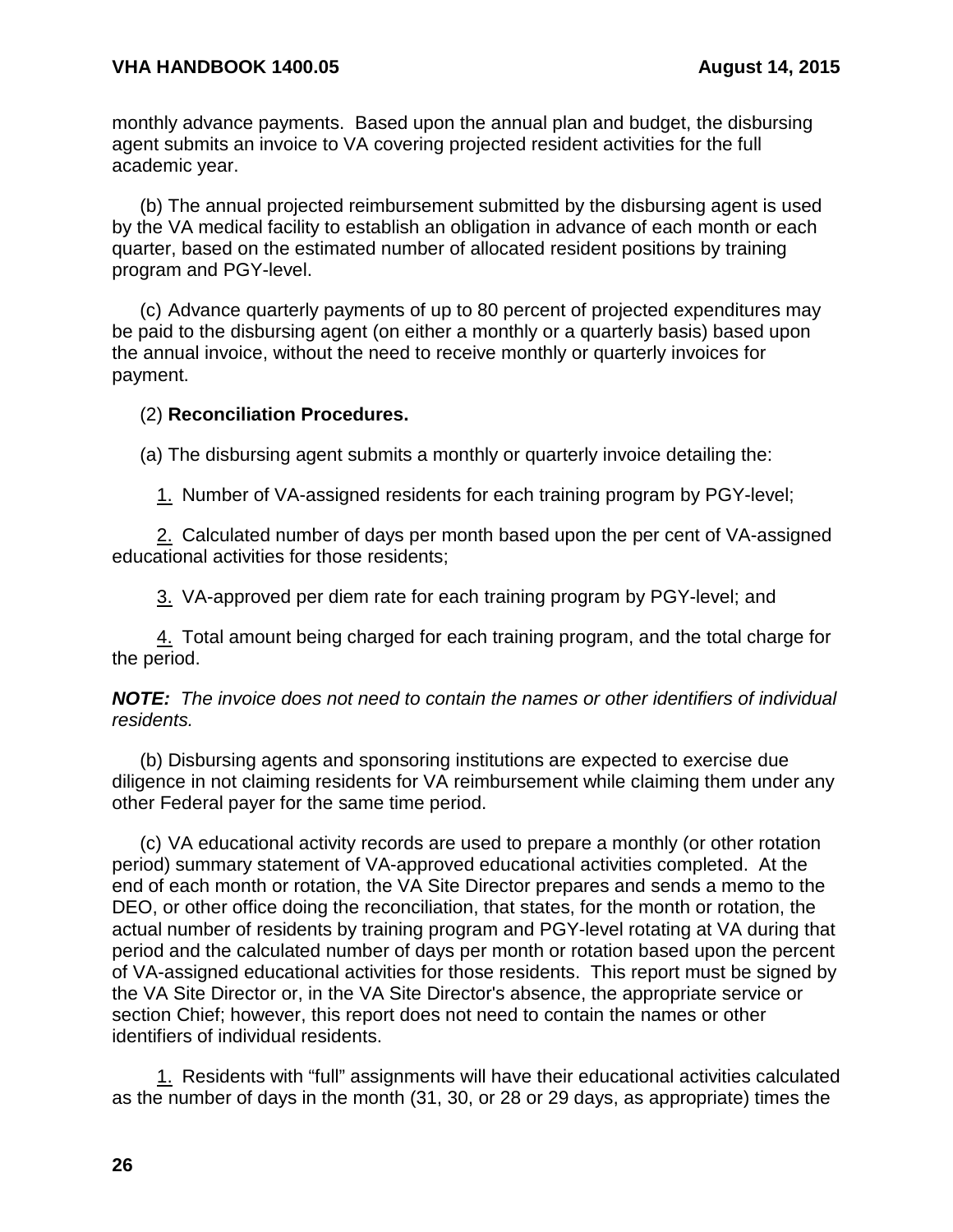per diem rate by PGY-level*.* Alternately (based upon local practice), calculation by another rotation period is acceptable (e.g., some training programs have thirteen 28-day rotations per year).

2. Residents with "split" assignments have their educational activities reimbursed at the percentage of activities assigned to VA times the number of days in the month (or other rotation period) times the per diem rate by PGY-level.

3. Allowance for reimbursable sick leave and other approved absences (e.g., credit for non-duty days) is made, as appropriate.

4. Records (including names of individual residents) must be maintained at the service or section level and retained for at least 5 years. These records must be available for auditors should the need arise to reconcile discrepancies.

(d) A process, including appropriate oversight, must be in place to review and annotate invoices received from the sponsoring institution. Submitted invoices are compared to the certified educational activity records provided by the VA Site Director(s). VA records as summarized on a monthly basis and certified by the VA Site Director(s), service or section chief(s), or other appropriate designee(s), are the controlling documentation in the case of discrepancies. Unsubstantiated claims are not paid.

(e) As part of the reconciliation process, the DEO or designee, must note any discrepancies and assume responsibility for their resolution. The DEO approves the final invoice and submits it to VA Fiscal Service for reimbursement.

(f) Fiscal Service reviews and processes the final invoice, taking into account payments in advance and payments in arrears, and making any necessary additional payments to the disbursing agent or obtaining any refunds from the disbursing agent on a quarterly or other locally-determined basis.

(g) Fiscal Service is required to reconcile over or under payment of centralized disbursement funds for stipends and benefits on a quarterly basis by way of OAA's Needs and Excess Report. The Needs and Excess report requests from OAA additional funding or returns to OAA excess funds by using the appropriate Needs and Excess Code. The report is submitted using the online Needs and Excess database located in the OAA Support Center Web Portal at [http://vaww.oaa.med.va.gov.](http://vaww.oaa.med.va.gov/) *NOTE: This is an internal VA Web site that is not available to the public*.

(h) Stipends and benefits of residents paid by other sources (e.g., Department of Defense or visiting residents not paid by the disbursing agent) are not eligible for VA reimbursement. Such residents need to be appointed as a WOC resident. WOC residents may include residents who rotate to VA in excess of the facility's official (OAAapproved) resident position allocation.

# (3) **Periodic Audits and Internal Controls.**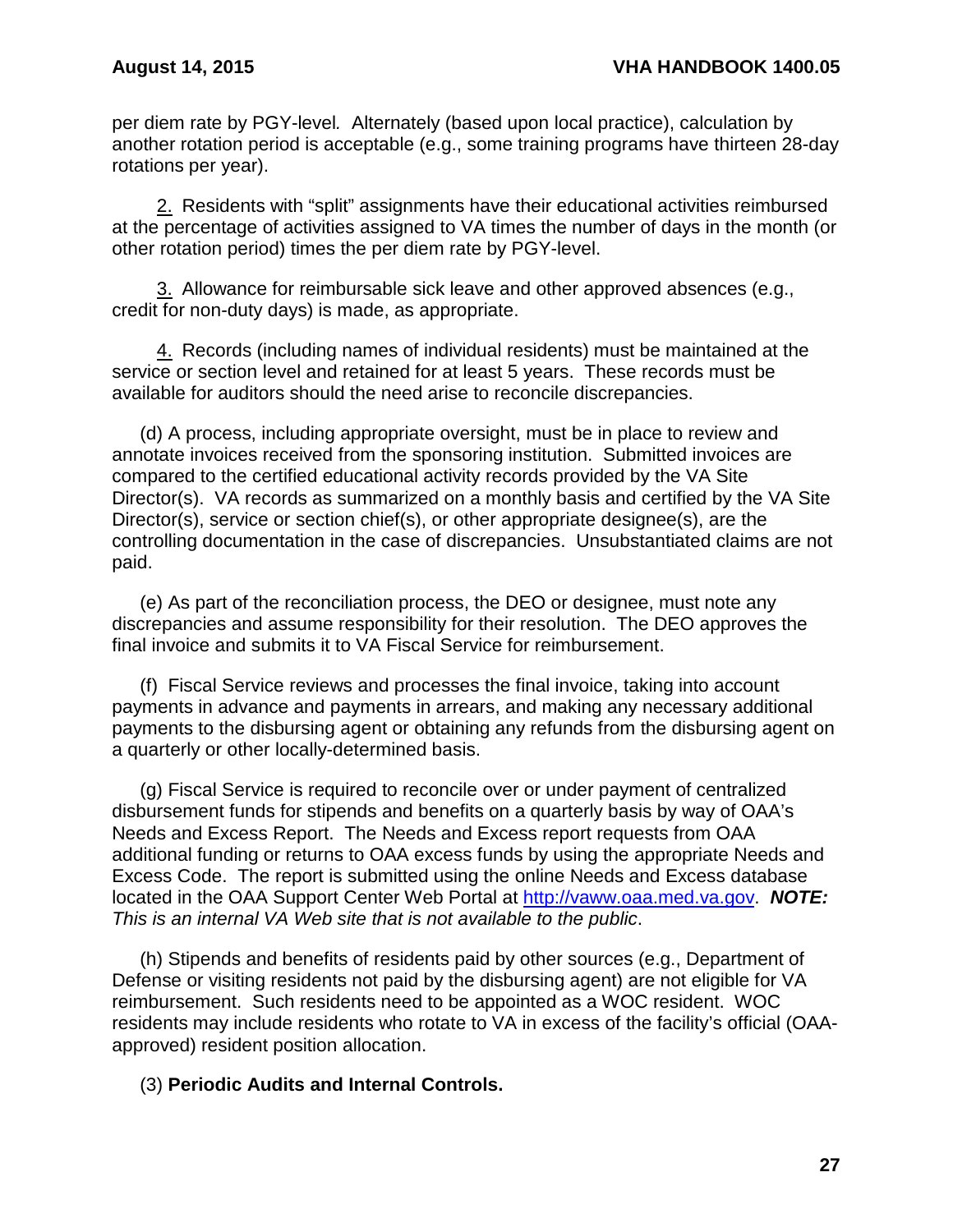(a) The VA medical facility Director is responsible for appointing an independent team to conduct periodic audits or facility-level self-assessments of disbursement agreements. The appointed office or individuals must not be directly involved in the management or routine monitoring of disbursement agreements.

(b) These audits ensure that the VA medical facility has adequate record keeping and payment practices. At a minimum, the local, internal, VA audit must include:

1.Educational activity record keeping at the service or section level;

2.Use of approved PGY levels and per diem rates for reimbursement in Fiscal Service invoices and in DEO local monitoring procedures;

3.Reconciliation procedures used by the DEO and Fiscal Service;

4.Application of Social Security exemptions for J1 visas (through an average FICA rate based upon the number of non-citizen residents on J1 visas); and

5.Prompt payment of final invoices and avoidance of duplicate payments by Fiscal Service.

(c) Discrepancies found during internal audits must be brought to the immediate attention of the Chief of Staff and CFO. Any resulting corrections of disbursement payments will be made after consultation with the CFO, DEO, DIO, and the relevant Site and Program Directors, as appropriate.

(d) Modifications of local policies or procedures are to be undertaken, as appropriate.

#### <span id="page-29-0"></span>**12. PROCESS FOR RATE CHANGES:**

a. The disbursing agent or sponsoring institution must notify the DEO and CFO of proposed stipend rate changes on at least an annual basis; however, this notification must be done anytime rates change within a Fiscal Year. Alternatively, before any change in stipend and benefit rates, the local VA medical facility (generally the CFO) may solicit proposed stipend and benefit rate changes from the sponsoring institution or the disbursing agent. The DEO must ensure that the disbursing agent has submitted the projected rates for the coming academic year for approval.

b. The DEO, in collaboration with Fiscal Service, must complete a mockup of the existing rates using the Disbursement Rate Schedule (see Appendix C). A copy of the documentation used to estimate the rate changes by PGY-level must be forwarded to the DEO and VA medical facility Director for review and comment, prior to submitting the request to OAA for final approval. Fringe benefits must be itemized individually and may not be lumped together as a single line item.

c. Following OAA review and approval, the Disbursement Rate Schedule is returned electronically to the facility DEO or designee. In all cases, the stipend rates by